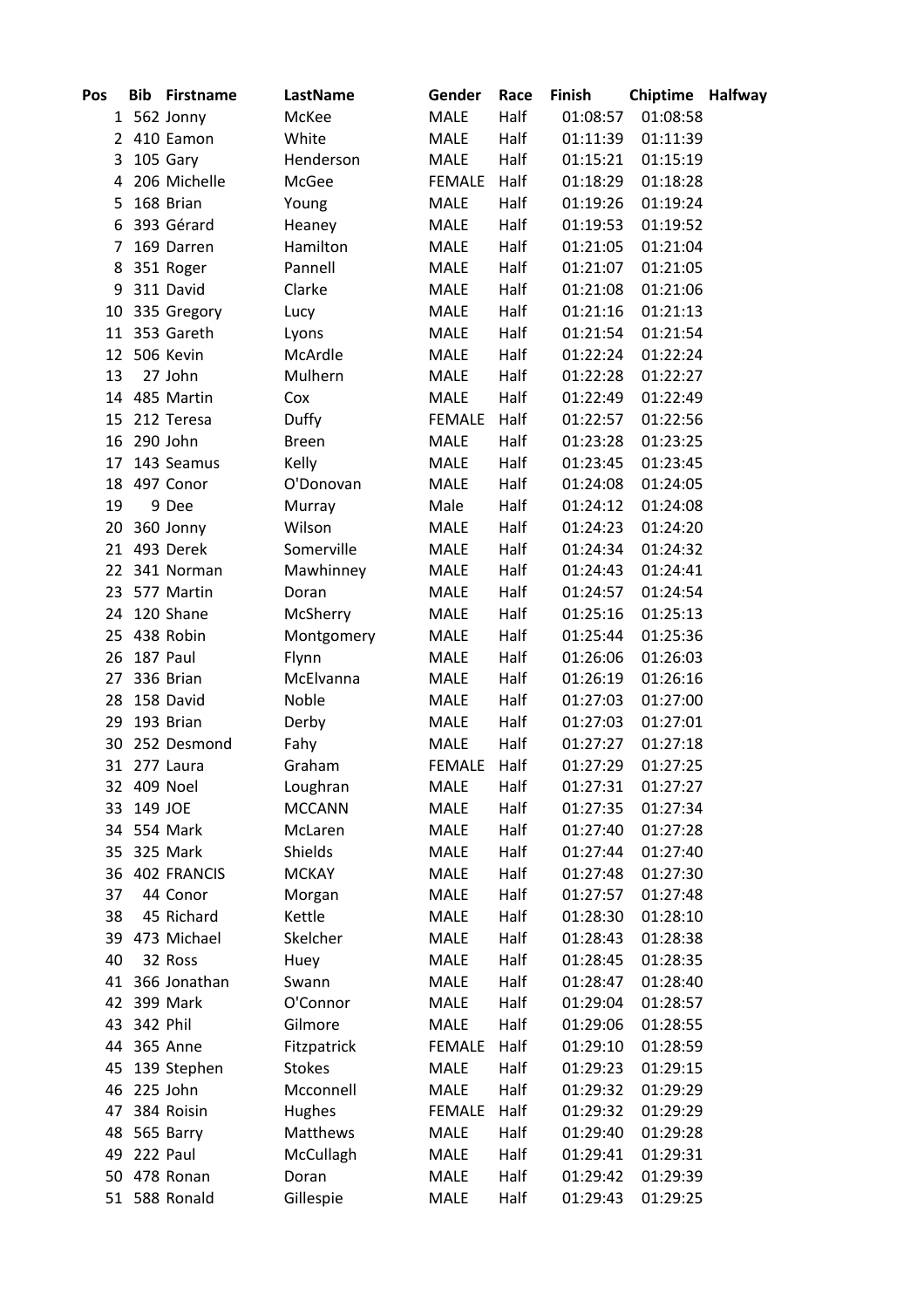|     |                |                 | <b>MALE</b>   | Half |          |          |
|-----|----------------|-----------------|---------------|------|----------|----------|
| 52  | 437 Ronan      | Toland          |               |      | 01:29:55 | 01:29:51 |
| 53  | 230 Neil       | Garvey          | <b>MALE</b>   | Half | 01:30:01 | 01:29:57 |
| 54  | 231 KEVIN      | <b>MCVEIGH</b>  | <b>MALE</b>   | Half | 01:30:07 | 01:29:31 |
| 55  | 396 Stephen    | Smartt          | <b>MALE</b>   | Half | 01:30:34 | 01:30:27 |
| 56  | 267 Carl       | Hatton          | <b>MALE</b>   | Half | 01:30:36 | 01:30:32 |
| 57  | 94 Craig       | <b>Bradley</b>  | <b>MALE</b>   | Half | 01:30:48 | 01:30:41 |
| 58  | 412 Andrew     | Fitzgerald      | <b>MALE</b>   | Half | 01:31:04 | 01:30:58 |
| 59  | 266 Diane      | Watson          | <b>FEMALE</b> | Half | 01:31:07 | 01:30:57 |
| 60  | 346 Raymond    | <b>Stanex</b>   | <b>MALE</b>   | Half | 01:31:19 | 01:31:13 |
| 61  | 31 Kevin       | O'rourke        | <b>MALE</b>   | Half | 01:31:26 | 01:31:22 |
| 62  | 576 Matt       | Moran           | <b>MALE</b>   | Half | 01:31:40 | 01:31:23 |
| 63  | 288 Richard    | Crown           | MALE          | Half | 01:31:50 | 01:31:37 |
| 64  | 207 Adrian     | <b>Black</b>    | <b>MALE</b>   | Half | 01:31:57 | 01:31:49 |
| 65  | 415 Pat        | Rocks           | <b>MALE</b>   | Half | 01:32:00 | 01:31:51 |
| 66  | 461 Kealan     | Curran          | MALE          | Half | 01:32:00 | 01:31:51 |
| 67  | 42 Stephen     | Martin          | MALE          | Half | 01:32:01 | 01:31:59 |
| 68  | 595 Malcolm    | McCullough      | <b>MALE</b>   | Half | 01:32:12 | 01:31:50 |
| 69  | 581 Mark       | Willis          | <b>MALE</b>   | Half | 01:32:26 | 01:31:51 |
| 70  | 34 Jim         | Larkin          | <b>MALE</b>   | Half | 01:32:56 | 01:32:51 |
| 71  | 273 Martin     | Keenan          | <b>MALE</b>   | Half | 01:33:00 | 01:32:44 |
| 72  | 508 Colm       | Hurley          | MALE          | Half | 01:33:04 | 01:32:40 |
| 73  | 184 Thomas     | Owens           | <b>MALE</b>   | Half | 01:33:06 | 01:32:14 |
| 74  | 481 Gary       | McArdle         | MALE          | Half | 01:33:10 | 01:32:59 |
| 75  | 217 Ryan       | Logan           | <b>MALE</b>   | Half | 01:33:11 | 01:32:50 |
| 76  | 539 Vincent    | Auden           | <b>MALE</b>   | Half | 01:33:11 | 01:32:34 |
| 77  | 289 David      | McCaffrey       | MALE          | Half | 01:33:17 | 01:33:00 |
| 78  | 553 Pat        | O'Hagan         | <b>MALE</b>   | Half | 01:33:18 | 01:33:10 |
| 79  | 210 Sharon     | Duffy           | <b>FEMALE</b> | Half | 01:33:23 | 01:33:17 |
| 80  | 312 Athanasia  | Sevastaki       | <b>FEMALE</b> | Half | 01:33:24 | 01:33:20 |
| 81  | 80 John        | Garvey          | <b>MALE</b>   | Half | 01:33:28 | 01:33:02 |
| 82  | 179 Sean       | O Hagan         | <b>MALE</b>   | Half | 01:33:28 | 01:32:56 |
| 83  | 180 Mario      | Donnelly        | <b>MALE</b>   | Half | 01:33:28 | 01:32:56 |
| 84  | 490 Brendan    | Powell          | MALE          | Half | 01:33:29 | 01:33:25 |
| 85  | 36 Ryan        | Adams           | <b>MALE</b>   | Half | 01:33:36 | 11:03:02 |
| 86  | 520 Edward     | Clarke          | <b>MALE</b>   | Half | 01:33:40 | 01:33:33 |
| 87  | 444 DANIEL     | <b>CAMPBELL</b> | <b>MALE</b>   | Half | 01:33:56 | 01:33:42 |
| 88  | 328 Gerard     | Cinnamond       | <b>MALE</b>   | Half | 01:34:18 | 01:34:10 |
| 89  | 547 Richard    | Gough           | <b>MALE</b>   | Half | 01:34:18 | 01:34:10 |
| 90  | 165 MIROSLAV   | <b>MALEC</b>    | <b>MALE</b>   | Half | 01:34:21 | 01:34:12 |
| 91  | 590 Patrick    | McShane         | <b>MALE</b>   | Half | 01:34:24 | 01:34:20 |
| 92  | 46 Angus       | Mccready        | <b>MALE</b>   | Half | 01:34:47 | 01:34:33 |
| 93  | 199 Jacqueline | McIlrath        | <b>FEMALE</b> | Half | 01:34:48 | 01:34:13 |
| 94  | 286 Declan     | Toal            | <b>MALE</b>   | Half | 01:34:50 | 01:34:37 |
| 95  | 364 Vinny      | Clohisey        | <b>MALE</b>   | Half | 01:34:51 | 01:34:43 |
|     |                |                 |               |      |          |          |
| 96  | 514 Tony       | McAteer         | <b>MALE</b>   | Half | 01:35:00 | 01:34:20 |
| 97  | 569 Michael    | Englishby       | MALE          | Half | 01:35:02 | 01:34:53 |
| 98  | 268 Chris      | O'Connor        | <b>MALE</b>   | Half | 01:35:04 | 01:34:58 |
| 99  | 552 Dermot     | Winters         | <b>MALE</b>   | Half | 01:35:04 | 01:34:56 |
| 100 | 200 Penny      | Lindsay         | <b>FEMALE</b> | Half | 01:35:05 | 01:35:01 |
| 101 | 244 Sean       | Armstrong       | <b>MALE</b>   | Half | 01:35:14 | 01:35:06 |
| 102 | 114 Geraldine  | <b>DEVLIN</b>   | <b>FEMALE</b> | Half | 01:35:15 | 01:34:43 |
| 103 | 489 David      | Johnston        | MALE          | Half | 01:35:25 | 01:35:05 |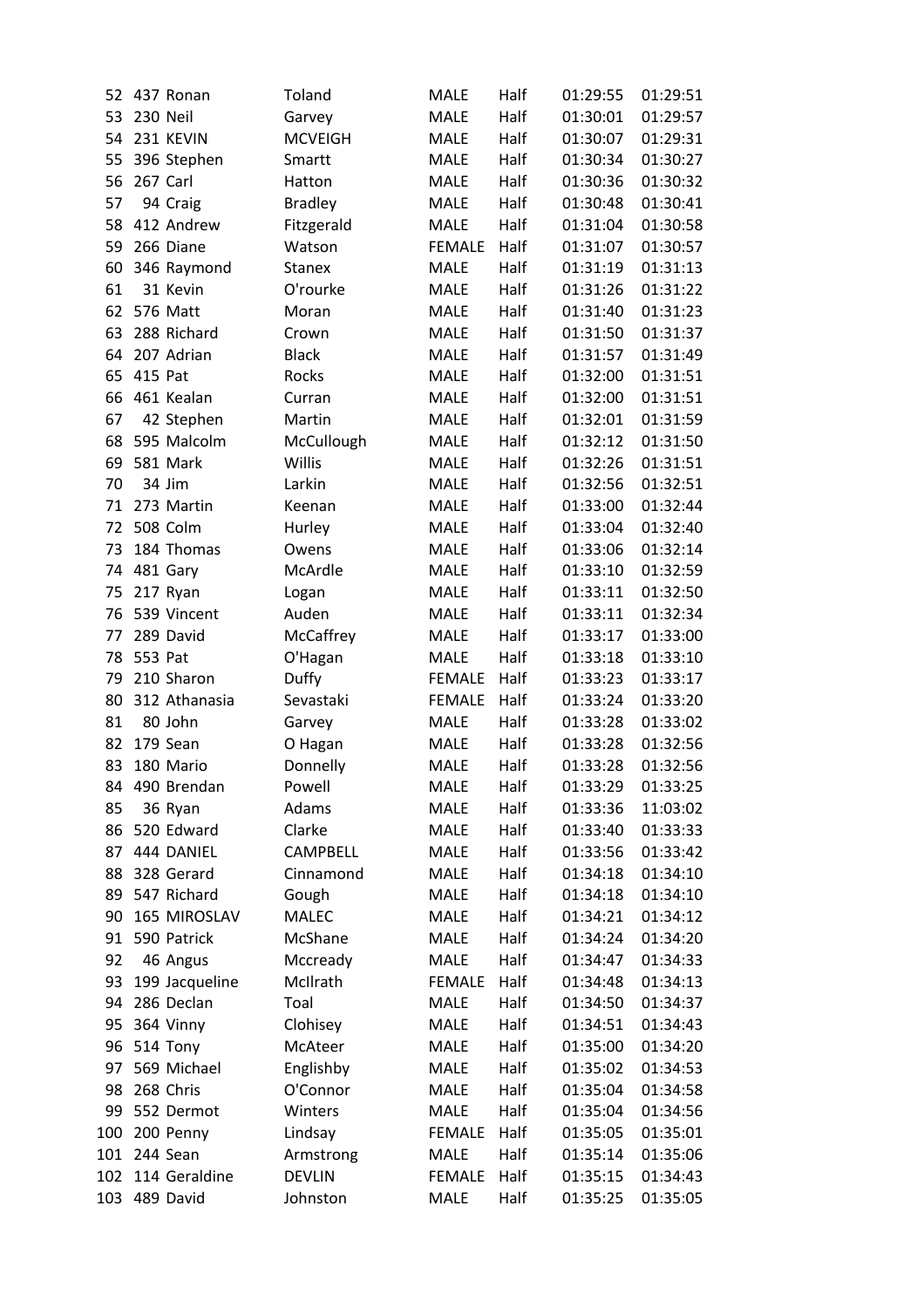| 104        | 156 Donal       | Cassidy          | <b>MALE</b>   | Half         | 01:35:38 | 01:35:03 |
|------------|-----------------|------------------|---------------|--------------|----------|----------|
| 105        | 249 Sean        | Haughian         | <b>MALE</b>   | Half         | 01:35:49 | 01:34:55 |
| 106        | 167 EILEEN      | <b>STEVENSON</b> | <b>FEMALE</b> | Half         | 01:36:03 | 01:35:51 |
| 107        | 297 Keith       | Geoghegan        | Male          | Half         | 01:36:03 | 01:36:00 |
| 108        | 319 Sara        | Serrano Sanchez  | <b>FEMALE</b> | Half         | 01:36:05 | 01:36:03 |
| 109        | 253 Des         | Walsh            | <b>MALE</b>   | Half         | 01:36:14 | 01:36:06 |
| 110        | 329 Stephen     | Mc Stravick      | <b>MALE</b>   | Half         | 01:36:17 | 01:35:59 |
| 111        | 182 John        | Donnelly         | MALE          | Half         | 01:36:18 | 01:35:57 |
| 112        | 477 Gerard      | McLoughlin       | <b>MALE</b>   | Half         | 01:36:39 | 01:36:09 |
| 113        | 58 Brian        | Todd             | <b>MALE</b>   | Half         | 01:36:43 | 01:36:34 |
| 114        | 596 URSULA      | <b>CAMPBELL</b>  | <b>FEMALE</b> | Half         | 01:36:52 | 01:36:47 |
| 115        | 11 Amanda       | Jackson          | Female        | Half         | 01:36:56 | 01:36:27 |
| 116        | 348 Jason       | Hill             | <b>MALE</b>   | Half         | 01:37:03 | 01:36:54 |
| 117        | <b>591 Neil</b> | <b>Burns</b>     | <b>MALE</b>   | Half         | 01:37:07 | 01:36:55 |
| 118        | 91 Colm         | Mc Guigan        | <b>MALE</b>   | Half         | 01:37:08 | 01:36:47 |
| 119        | 382 Nicky       | Gracey           | MALE          | Half         | 01:37:17 | 01:36:39 |
| 120        | 515 Loughlinn   | Duffy            | <b>MALE</b>   | Half         | 01:37:18 | 01:37:06 |
| 121        | 17 Patricia     | <b>Brown</b>     | <b>FEMALE</b> | Half         | 01:37:19 | 01:37:08 |
| 122        | 55 Helen        | Perry            | <b>FEMALE</b> | Half         | 01:37:19 | 01:37:12 |
| 123        | 474 Jim         | Campbell         | <b>MALE</b>   | Half         | 01:37:19 | 01:37:14 |
| 124        | 107 Jack        | Carberry         | <b>MALE</b>   | Half         | 01:37:21 | 01:37:16 |
| 125        | 68 James        | Wilson           | <b>MALE</b>   | Half         | 01:37:23 | 11:06:49 |
| 126        | 16 John         | Nelson           | MALE          | Half         | 01:37:25 | 01:37:18 |
| 127        | 575 Adrian      | Moran            | <b>MALE</b>   | Half         | 01:37:26 | 01:37:09 |
| 128        | 501 Katie       | McAvoy           | <b>FEMALE</b> | Half         | 01:37:34 | 01:37:30 |
| 129        | 321 Paul        | Gorman           | <b>MALE</b>   | Half         | 01:37:38 | 01:36:59 |
| 130        | 257 Natalia     | Gorniak          | <b>FEMALE</b> | Half         | 01:37:39 | 01:37:38 |
| 131        | 272 Paul        | Keenan           | <b>MALE</b>   | Half         | 01:37:44 | 01:37:29 |
| 132        | 350 Mark        | Crothers         | MALE          | Half         | 01:37:56 | 01:37:29 |
|            | 583 Hugh        |                  |               | Half         | 01:37:56 |          |
| 133        | 496 Declan      | Dickson          | MALE<br>MALE  |              | 01:38:00 | 01:37:50 |
| 134        | 303 Irene       | Ryan             |               | Half         |          | 01:37:45 |
| 135<br>136 |                 | Clements         | <b>FEMALE</b> | Half<br>Half | 01:38:03 | 01:37:55 |
|            | 526 Martin      | McConaghy        | <b>MALE</b>   |              | 01:38:11 | 01:37:53 |
| 137        | 278 Dave        | Fulcher          | MALE          | Half         | 01:38:21 | 01:38:15 |
| 138        | 413 Hugh        | McConnell        | MALE          | Half         | 01:38:23 | 01:37:53 |
| 139        | 458 Peter       | Lynch            | MALE          | Half         | 01:38:24 | 01:38:06 |
| 140        | 264 Martin      | Larkin           | <b>MALE</b>   | Half         | 01:38:29 | 01:37:59 |
| 141        | 330 Hugh        | Oram             | <b>MALE</b>   | Half         | 01:38:34 | 01:38:25 |
| 142        | 259 Oliver      |                  | MALE          | Half         | 01:38:57 | 01:38:45 |
| 143        | 141 Daniel      | Mc polin         | MALE          | Half         | 01:39:00 | 01:38:29 |
| 144        | 533 Colm        | Cunningham       | MALE          | Half         | 01:39:02 | 01:38:31 |
| 145        | 189 Simon       | Moffett          | MALE          | Half         | 01:39:03 | 01:38:55 |
| 146        | 563 Kieran      | Rice             | <b>MALE</b>   | Half         | 01:39:06 | 01:38:51 |
| 147        | 571 Ronan       | <b>Mynes</b>     | MALE          | Half         | 01:39:06 | 01:38:50 |
| 148        | 186 Aoibhinn    | Clinton          | <b>FEMALE</b> | Half         | 01:39:11 | 01:38:44 |
| 149        | 307 Cathal      | McFeely          | MALE          | Half         | 01:39:14 | 01:39:01 |
| 150        | 594 Patrick     | Hughes           | <b>MALE</b>   | Half         | 01:39:21 | 01:38:58 |
| 151        | 296 Sam         | Hogg             | Male          | Half         | 01:39:32 | 01:38:58 |
| 152        | 295 Stephen     | Lavery           | <b>MALE</b>   | Half         | 01:39:34 | 01:39:04 |
| 153        | 234 Emma        | Moley            | <b>FEMALE</b> | Half         | 01:39:49 | 01:39:35 |
| 154        | 298 Colm        | Devlin           | Male          | Half         | 01:39:54 | 01:39:44 |
| 155        | 294 Louise      | Garvey           | <b>FEMALE</b> | Half         | 01:39:56 | 01:39:25 |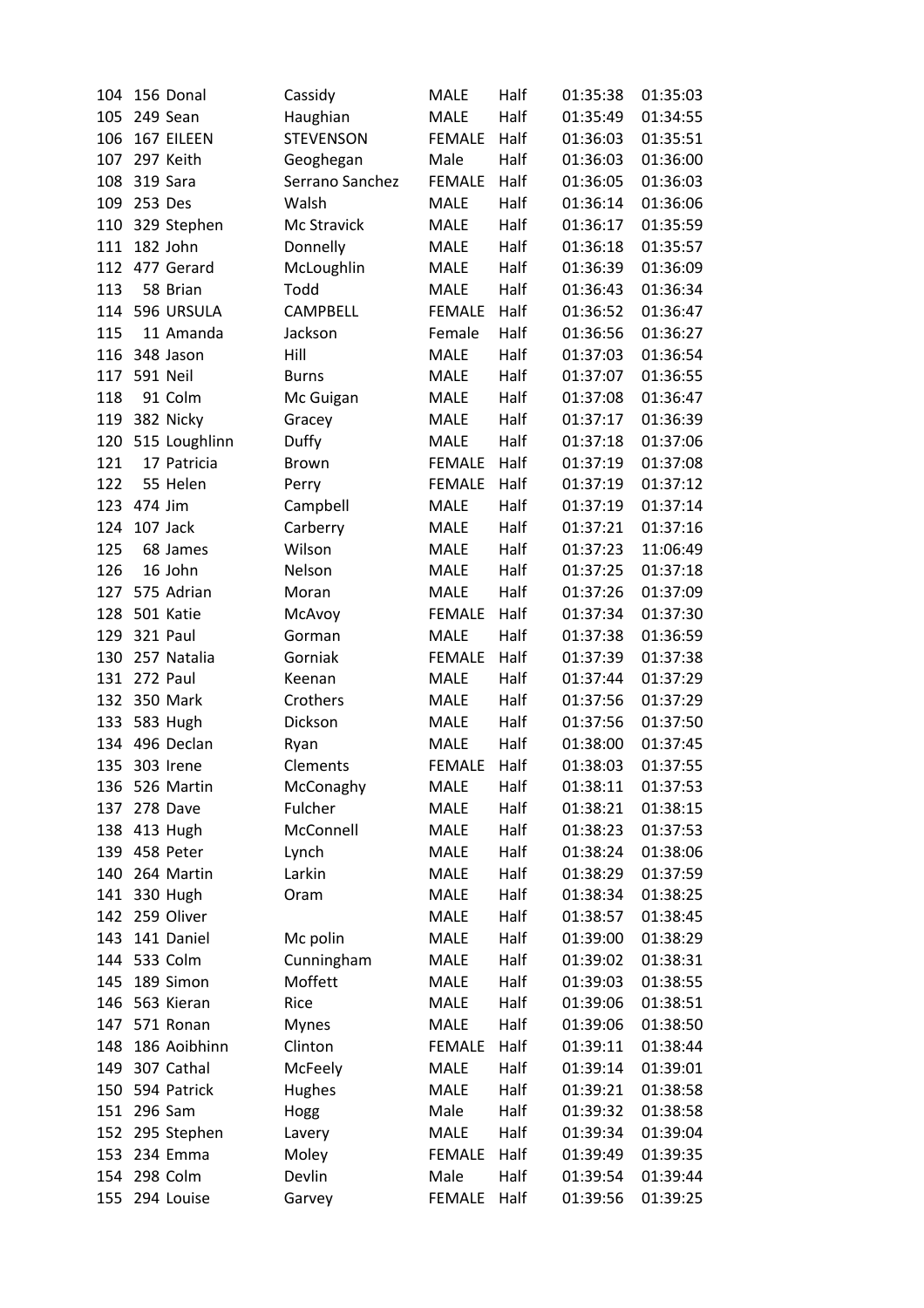| 156 | 324 Brian               | Doris             | <b>MALE</b>   | Half | 01:39:59 | 01:39:19 |
|-----|-------------------------|-------------------|---------------|------|----------|----------|
| 157 | 310 Alison              | Gilliland         | <b>FEMALE</b> | Half | 01:40:15 | 01:39:27 |
| 158 | 3 Andrea                | Heslip            | Female        | Half | 01:40:29 | 01:40:24 |
| 159 | 269 Alison              | McElhatton        | <b>FEMALE</b> | Half | 01:40:31 | 01:40:25 |
| 160 | 394 Eamon               | McCambridge       | <b>MALE</b>   | Half | 01:40:34 | 01:40:19 |
| 161 | 516 Derek               | Moorhead          | <b>MALE</b>   | Half | 01:40:43 | 01:40:33 |
| 162 | 517 Gillian             | McNiff            | <b>FEMALE</b> | Half | 01:40:43 | 01:40:33 |
| 163 | 132 Harry               | Russell           | <b>MALE</b>   | Half | 01:40:49 | 01:40:33 |
| 164 | 391 Paddy               | McCambridge       | <b>MALE</b>   | Half | 01:40:54 | 01:40:42 |
| 165 | 414 Joseph              | Mullan            | <b>MALE</b>   | Half | 01:40:57 | 01:40:53 |
| 166 | 223 Duncan              | Chambers          | MALE          | Half | 01:40:58 | 01:40:28 |
| 167 | 374 Brian               | O'Neill           | MALE          | Half | 01:41:00 | 01:40:37 |
| 168 | 392 Ita                 | McCambridge       | <b>FEMALE</b> | Half | 01:41:01 | 01:40:47 |
| 169 | 37 PETER                | <b>MC CORMICK</b> | <b>MALE</b>   | Half | 01:41:02 | 01:40:52 |
| 170 | 102 Debbie              | Fowler            | <b>FEMALE</b> | Half | 01:41:05 | 01:40:28 |
| 171 | 343 Eamonn              | Sheehan           | <b>MALE</b>   | Half | 01:41:08 | 01:39:36 |
| 172 | 8 Felix                 | Rice              | Male          | Half | 01:41:16 | 01:40:54 |
| 173 | 276 Caolan              | McCaffery         | MALE          | Half | 01:41:17 | 01:41:00 |
| 174 | 7 Nuala                 | <b>Boyle</b>      | Female        | Half | 01:41:20 | 01:40:56 |
| 175 | 125 BRIAN               | <b>MCDONALD</b>   | <b>MALE</b>   | Half | 01:41:24 | 01:41:22 |
| 176 | 389 Alan                | McKeown           | <b>MALE</b>   | Half | 01:41:24 | 01:41:10 |
| 177 | 340 Natalie             | Saunderson        | <b>FEMALE</b> | Half | 01:41:28 | 01:41:18 |
| 178 | 397 Louise              | Jones             | <b>FEMALE</b> | Half | 01:41:30 | 01:41:20 |
| 179 | 573 Shane               | O'Callaghan       | MALE          | Half | 01:41:31 | 01:41:13 |
| 180 | 247 Sean                | Murphy            | <b>MALE</b>   | Half | 01:41:32 | 01:41:24 |
| 181 | 299 Paul                | Moore             | <b>MALE</b>   | Half | 01:41:33 | 01:41:15 |
| 182 | 20 James                | Sheridan          | MALE          | Half | 01:41:39 | 01:41:15 |
| 183 | 322 Aidan               |                   | MALE          | Half | 01:42:20 | 01:42:06 |
|     |                         | Ormsby            |               |      |          |          |
| 184 | 561 Clare               | Hearty            | <b>MALE</b>   | Half | 01:42:20 | 01:42:00 |
| 185 | 564 Darren<br>5 William | McKeown           | <b>MALE</b>   | Half | 01:42:26 | 01:42:07 |
| 186 |                         | Marshall          | Male          | Half | 01:42:32 | 01:42:26 |
| 187 | 237 Tommy               | <b>Boyle</b>      | <b>MALE</b>   | Half | 01:42:33 | 01:42:23 |
| 188 | 292 Larry               | <b>Boyle</b>      | MALE          | Half | 01:42:37 | 01:41:53 |
| 189 | 194 Joanne              | Clarke            | <b>FEMALE</b> | Half | 01:42:41 | 01:42:28 |
| 190 | 110 Jose                | <b>Tavares</b>    | <b>MALE</b>   | Half | 01:42:51 | 01:42:38 |
| 191 | 64 Mark                 | Roulston          | <b>MALE</b>   | Half | 01:42:54 | 01:41:58 |
| 192 | 316 Nessa               | Agnew             | <b>FEMALE</b> | Half | 01:42:55 | 01:42:29 |
| 193 | 349 Barry               | Mc cluskey        | MALE          | Half | 01:42:58 | 01:42:45 |
| 194 | 285 Marty               | McMillan          | <b>MALE</b>   | Half | 01:43:17 | 01:42:58 |
| 195 | 22 Edel                 | Gargan            | <b>FEMALE</b> | Half | 01:43:21 | 01:43:14 |
| 196 | 23 Susan                | Mc cahey          | <b>FEMALE</b> | Half | 01:43:21 | 01:43:14 |
| 197 | 421 Terry               | McKay             | MALE          | Half | 01:43:24 | 01:43:16 |
| 198 | 77 Stephen              | Haughey           | MALE          | Half | 01:43:27 | 01:42:57 |
| 199 | 301 Sean                | Grant             | MALE          | Half | 01:43:31 | 01:43:11 |
| 200 | 504 Fergus              | <b>Bradley</b>    | MALE          | Half | 01:43:31 | 01:43:11 |
| 201 | 262 Anne                | Havern            | <b>FEMALE</b> | Half | 01:43:33 | 01:43:26 |
| 202 | 327 Paul                | <b>Bracken</b>    | <b>MALE</b>   | Half | 01:43:35 | 01:43:19 |
| 203 | 111 Tina                | <b>Davies</b>     | <b>FEMALE</b> | Half | 01:43:49 | 01:43:45 |
| 204 | 453 Paul                | Mcloughlin        | MALE          | Half | 01:43:50 | 01:43:46 |
| 205 | 368 Sean                | Mc ivor           | MALE          | Half | 01:44:01 | 01:43:24 |
| 206 | 369 Kevin               | Coyle             | <b>MALE</b>   | Half | 01:44:01 | 01:43:24 |
| 207 | 448 Conor               | Martin            | MALE          | Half | 01:44:06 | 01:43:44 |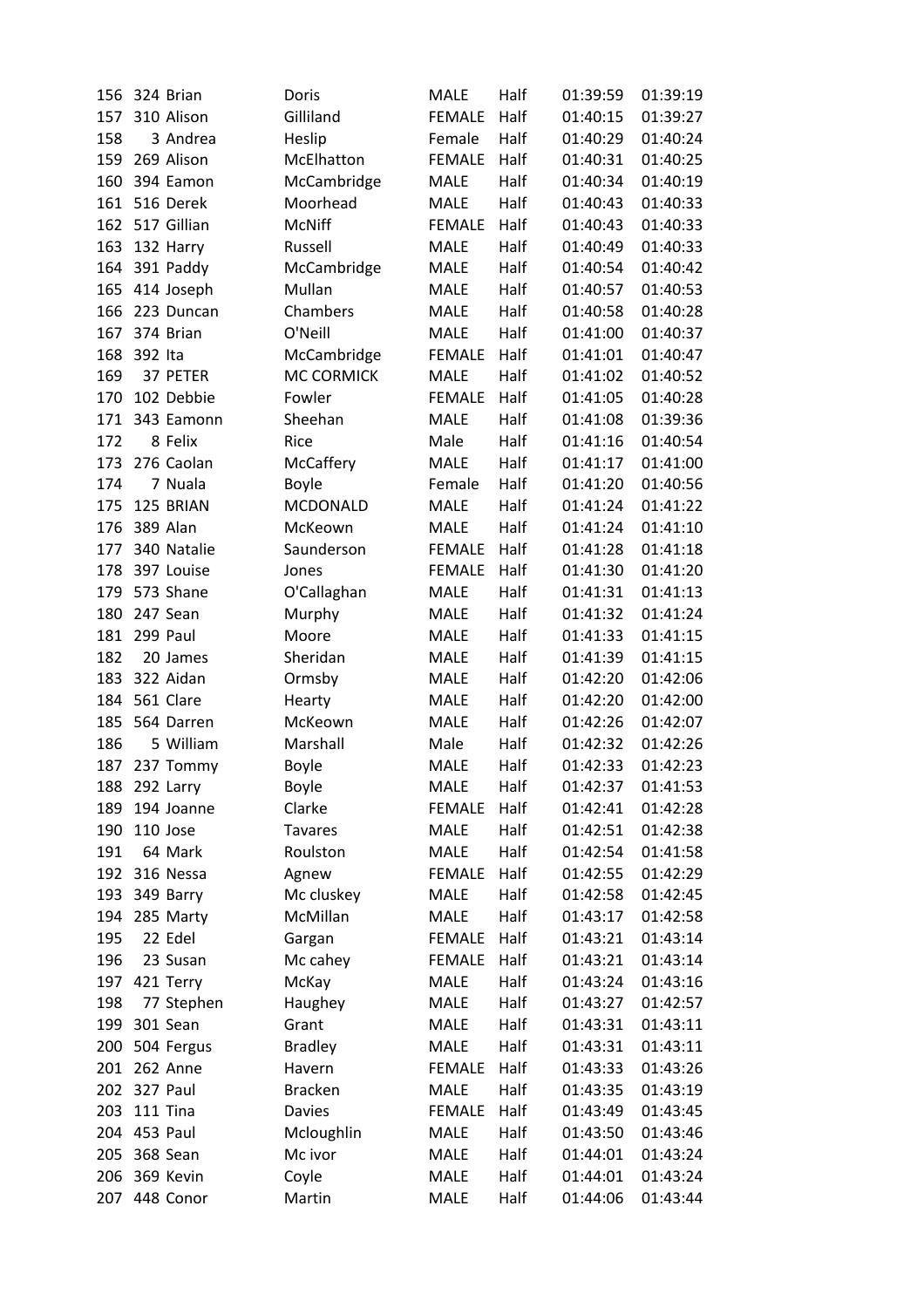| 208 | 358 Stephen       | Wilson         | <b>MALE</b>   | Half | 01:44:17 | 01:43:51 |
|-----|-------------------|----------------|---------------|------|----------|----------|
| 209 | 359 Gary          | Long           | <b>MALE</b>   | Half | 01:44:17 | 01:43:50 |
| 210 | 79 Clodagh        | O'Neill        | <b>FEMALE</b> | Half | 01:44:19 | 01:43:31 |
| 211 | 436 Gerard        | Rowe           | <b>MALE</b>   | Half | 01:44:24 | 01:43:49 |
| 212 | 390 Oonagh        | Mc Mahon       | <b>FEMALE</b> | Half | 01:44:26 | 01:44:12 |
| 213 | 416 John          | Haughey        | <b>MALE</b>   | Half | 01:44:28 | 01:43:50 |
| 214 | 585 Karl          | Hanlon         | MALE          | Half | 01:44:30 | 01:44:12 |
| 215 | 559 Terry         | Gallagher      | <b>MALE</b>   | Half | 01:44:31 | 01:44:29 |
| 216 | 371 Stephen       | Annett         | <b>MALE</b>   | Half | 01:44:33 | 01:43:56 |
| 217 | 560 Michael       | Dinsmore       | <b>MALE</b>   | Half | 01:44:34 | 01:44:00 |
| 218 | 92 Keren          | Martin         | <b>FEMALE</b> | Half | 01:44:35 | 01:44:07 |
| 219 | 106 Caroline      | Salters        | <b>FEMALE</b> | Half | 01:44:42 | 01:44:17 |
| 220 | 442 Gary          | Connolly       | <b>MALE</b>   | Half | 01:44:42 | 01:44:21 |
| 221 | 578 Dean          | Strutt         | <b>MALE</b>   | Half | 01:44:42 | 01:44:37 |
| 222 | 455 Dwyer         | O connor       | <b>MALE</b>   | Half | 01:44:43 | 01:44:34 |
| 223 | 314 Roisin        | <b>Byrne</b>   | <b>FEMALE</b> | Half | 01:44:52 | 01:44:27 |
| 224 | 57 Claire         | Shields        | <b>FEMALE</b> | Half | 01:44:53 | 01:44:25 |
| 225 | 306 Jonathan      | Murphy         | <b>MALE</b>   | Half | 01:44:55 | 01:44:16 |
| 226 | 544 Ciaran        | McArdle        | <b>MALE</b>   | Half | 01:44:58 | 01:44:40 |
| 227 | 454 Hannah        | Su O'Callaghan | <b>FEMALE</b> | Half | 01:45:03 | 01:44:41 |
| 228 | 221 Mark          | Darby          | <b>MALE</b>   | Half | 01:45:04 | 01:44:27 |
| 229 | 525 Glen          | Farrell        | <b>MALE</b>   | Half | 01:45:05 | 01:44:54 |
| 230 | 162 STEVEN        | <b>ORMSBY</b>  | MALE          | Half | 01:45:07 | 01:44:53 |
| 231 | 572 Patrick       | McEvoy         | <b>MALE</b>   | Half | 01:45:16 | 01:44:52 |
| 232 | 255 Lisa          | Whitcroft      | <b>FEMALE</b> | Half | 01:45:21 | 01:44:26 |
| 233 | 235 Paul          | Casement       | <b>MALE</b>   | Half | 01:45:32 | 01:45:05 |
| 234 | 469 Elizabeth     | O'Connor       | <b>FEMALE</b> | Half | 01:45:34 | 01:45:11 |
| 235 | 566 Fiona         | Murphy         | <b>FEMALE</b> | Half | 01:45:37 | 01:45:26 |
| 236 | 72 Martyn         | Weir           | <b>MALE</b>   | Half | 01:45:40 | 01:45:18 |
| 237 | 345 Celine        | Grant          | <b>FEMALE</b> | Half | 01:45:40 | 01:45:26 |
| 238 | 170 ADRIAN        | <b>MAGEE</b>   | <b>MALE</b>   | Half | 01:45:42 | 01:45:14 |
| 239 | 81 Jimmy          | Mc fadden      | <b>MALE</b>   | Half | 01:45:53 | 01:45:37 |
| 240 | 568 Dermot        | McGuigan       | MALE          | Half | 01:45:55 | 01:45:36 |
| 241 | 84 Mary-Kate      | Arthurs        | <b>FEMALE</b> | Half | 01:45:56 | 01:45:30 |
| 242 | 157 Lisa          | Mulholland     | <b>FEMALE</b> | Half | 01:45:58 | 01:45:43 |
| 243 | 117 Mark          | Crummy         | MALE          | Half | 01:46:00 | 01:45:20 |
|     | 244 535 John      | Forrest        | MALE          | Half | 01:46:01 | 01:45:40 |
| 245 | 593 Daniel        | Wilson         | MALE          | Half | 01:46:01 | 01:45:36 |
| 246 | 138 Shane         | McKay          | <b>MALE</b>   | Half | 01:46:02 | 01:45:35 |
| 247 | 472 Laura         | Mc Conville    | <b>FEMALE</b> | Half | 01:46:03 | 01:45:48 |
| 248 | 491 Joseph        | May            | <b>MALE</b>   | Half | 01:46:15 | 01:45:47 |
| 249 | 313 Carol         | Clarke         | <b>FEMALE</b> | Half | 01:46:16 | 01:46:10 |
| 250 | 71 Andrew         | Murphy         | MALE          | Half | 01:46:20 | 01:45:54 |
|     | 251 480 Emma jane | Snee           | <b>FEMALE</b> | Half | 01:46:20 | 01:45:50 |
| 252 | 505 Kathleen      | <b>Bradley</b> | <b>FEMALE</b> | Half | 01:46:20 | 01:46:08 |
| 253 | 522 Martin        | Rafter         | MALE          | Half | 01:46:20 | 01:46:02 |
| 254 | 339 Gus           | Lennon         | <b>MALE</b>   | Half | 01:46:25 | 01:46:04 |
| 255 | 468 Ryan          | Teer           | MALE          | Half | 01:46:35 | 01:46:30 |
| 256 | 429 Yvonne        | Murphy         | <b>FEMALE</b> | Half | 01:46:37 | 01:46:25 |
| 257 | 86 Damian         | McLarnon       | MALE          | Half | 01:46:39 | 01:45:56 |
| 258 | 123 Sarah         | Benton         | <b>FEMALE</b> | Half | 01:46:43 | 01:46:33 |
| 259 | 131 Gareth        | Moore          | MALE          | Half | 01:47:10 | 01:46:40 |
|     |                   |                |               |      |          |          |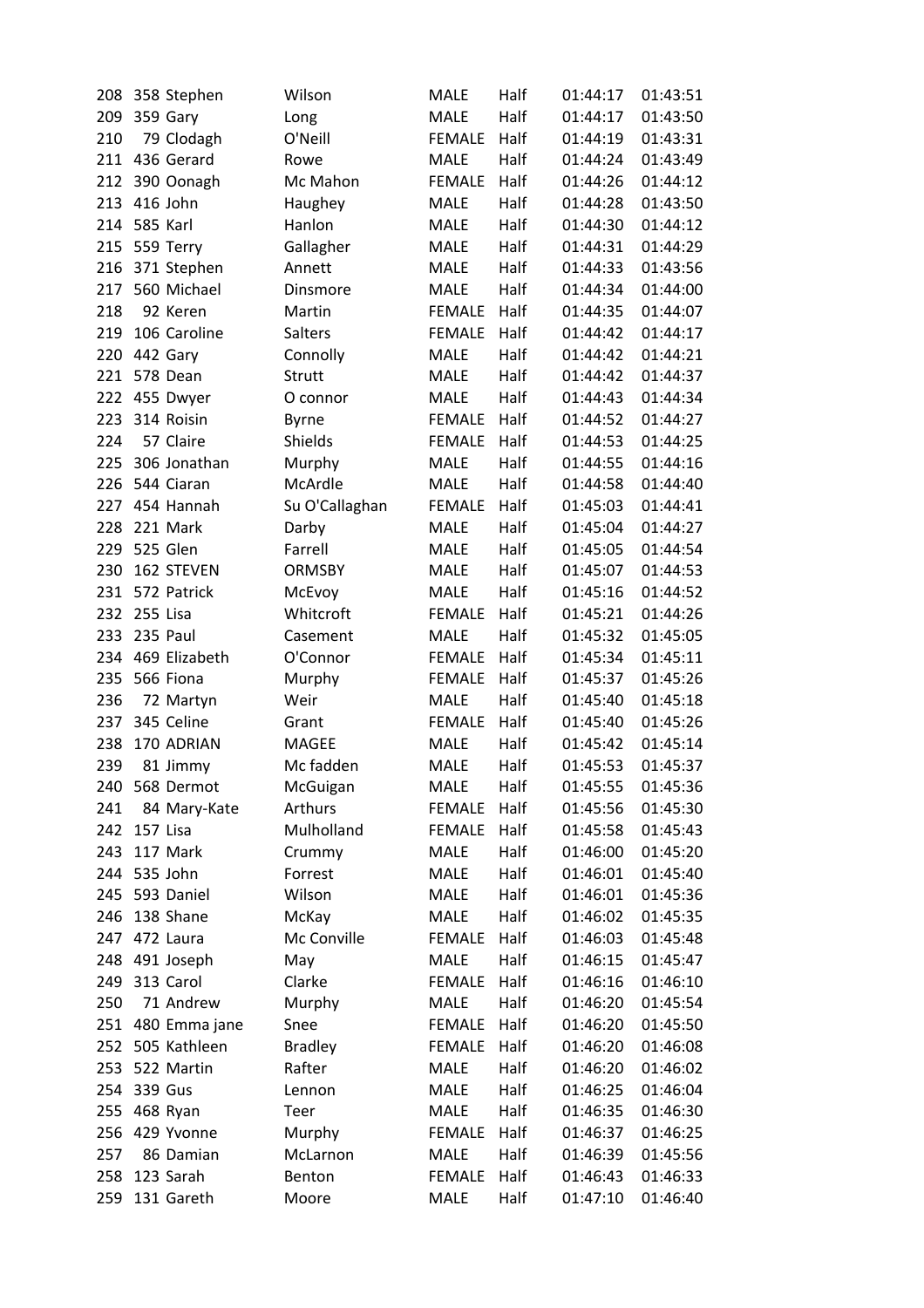| 260 | 354 Attracta  | Magennis       | <b>FEMALE</b> | Half | 01:47:16 | 01:47:05 |
|-----|---------------|----------------|---------------|------|----------|----------|
| 261 | 265 Seamus    | McArdle        | <b>MALE</b>   | Half | 01:47:17 | 01:46:39 |
| 262 | 85 Shirley    | <b>Bustard</b> | <b>FEMALE</b> | Half | 01:47:24 | 01:46:51 |
| 263 | 251 Besim     | Haxhija        | <b>FEMALE</b> | Half | 01:47:36 | 01:47:17 |
| 264 | 404 Joe       | McCullion      | <b>MALE</b>   | Half | 01:47:41 | 01:46:47 |
| 265 | 25 RICHARD    | <b>HAND</b>    | <b>MALE</b>   | Half | 01:47:55 | 01:47:07 |
| 266 | 98 Felim      | Lally          | <b>MALE</b>   | Half | 01:48:01 | 01:47:25 |
| 267 | 63 Richard    | Fulton         | <b>MALE</b>   | Half | 01:48:18 | 01:47:29 |
| 268 | 432 Paul      | Flannagan      | <b>MALE</b>   | Half | 01:48:19 | 01:48:12 |
| 269 | 344 Harry     | Mitchell       | <b>MALE</b>   | Half | 01:48:21 | 01:47:59 |
| 270 | 271 Ciaran    | McBride        | MALE          | Half | 01:48:27 | 01:48:15 |
| 271 | 154 Dan       | Magill         | <b>MALE</b>   | Half | 01:48:28 | 01:47:46 |
| 272 | 241 Gregory   | Devlin         | MALE          | Half | 01:48:31 | 01:47:59 |
| 273 | 373 Michelle  | O'Neill        | <b>FEMALE</b> | Half | 01:48:34 | 01:48:12 |
| 274 | 218 Jade      | Laverty        | <b>FEMALE</b> | Half | 01:48:40 | 01:47:53 |
| 275 | 60 Clare      | Carson         | <b>FEMALE</b> | Half | 01:48:45 | 01:48:32 |
| 276 | 372 BRIAN     | <b>COGHLAN</b> | MALE          | Half | 01:48:52 | 01:48:12 |
| 277 | 460 Johnny    | Bell           | <b>MALE</b>   | Half | 01:48:53 | 01:48:36 |
| 278 | 558 Gerard    | Fitzpatrick    | MALE          | Half | 01:48:57 | 01:48:32 |
| 279 | 248 Stephen   | Wylie          | MALE          | Half | 01:49:13 | 01:49:02 |
| 280 | 148 Michelle  | McCann         | <b>FEMALE</b> | Half | 01:49:15 | 01:49:07 |
| 281 | 476 James     | Purvis         | <b>MALE</b>   | Half | 01:49:15 | 01:48:54 |
| 282 | 153 Niall     | Ormsby         | <b>MALE</b>   | Half | 01:49:20 | 01:49:05 |
| 283 | 228 Sinead    | Kinsella       | <b>FEMALE</b> | Half | 01:49:21 | 01:48:31 |
| 284 | 383 Eoin      | McAnuff        | <b>MALE</b>   | Half | 01:49:23 | 01:49:12 |
| 285 | 420 Chris     | Doherty        | <b>MALE</b>   | Half | 01:49:23 | 01:48:35 |
| 286 | 434 Barbera   | Ovens          | <b>FEMALE</b> | Half | 01:49:23 | 01:48:40 |
| 287 | 134 Virginia  |                | <b>FEMALE</b> | Half | 01:49:27 | 01:49:15 |
|     |               | Murphy         |               |      |          |          |
| 288 | 426 Danny     | <b>Browne</b>  | MALE          | Half | 01:49:28 | 01:49:15 |
| 289 | 456 Paul      | Connolly       | MALE          | Half | 01:49:36 | 01:48:54 |
| 290 | 326 Peter     | Glass          | <b>MALE</b>   | Half | 01:49:46 | 01:48:51 |
| 291 | 511 Paul      | McGeown        | MALE          | Half | 01:50:00 | 01:49:32 |
| 292 | 130 Dessie    | Rooney         | MALE          | Half | 01:50:04 | 01:49:17 |
| 293 | 318 Emma      | Sheehy         | <b>FEMALE</b> | Half | 01:50:13 | 01:50:07 |
| 294 | 14 Ronan      | O'Flaherty     | MALE          | Half | 01:50:15 | 01:49:50 |
| 295 | 536 Seamus    | <b>McNally</b> | MALE          | Half | 01:50:29 | 01:49:33 |
| 296 | 61 Kevin      | Kelly          | <b>MALE</b>   | Half | 01:50:35 | 01:50:20 |
| 297 | 452 Fiona     | McMahon-Mone   | <b>FEMALE</b> | Half | 01:50:36 | 01:50:01 |
| 298 | 407 Michael   | Lindon         | MALE          | Half | 01:50:43 | 01:50:18 |
| 299 | 233 Rowan     | Park           | <b>MALE</b>   | Half | 01:50:54 | 01:50:08 |
| 300 | 229 Alex      | Safranko       | <b>MALE</b>   | Half | 01:50:57 | 01:50:35 |
| 301 | 74 David      | Rushe          | MALE          | Half | 01:51:00 | 01:50:35 |
| 302 | 449 Sharon    | Mc mahon       | <b>FEMALE</b> | Half | 01:51:00 | 01:50:39 |
| 303 | 28 Gareth     | Fegan          | MALE          | Half | 01:51:02 | 01:50:10 |
| 304 | 470 Myles     | McCartan       | Male          | Half | 01:51:04 | 01:50:21 |
| 305 | 550 Donna     | Owens          | <b>FEMALE</b> | Half | 01:51:05 | 01:50:15 |
| 306 | 69 David      | McIvor         | <b>MALE</b>   | Half | 01:51:11 | 01:50:46 |
| 307 | 52 Kristoffer | Fegan          | <b>MALE</b>   | Half | 01:51:13 | 01:50:22 |
| 308 | 104 Lisa      | <b>Burke</b>   | <b>FEMALE</b> | Half | 01:51:13 | 01:50:21 |
| 309 | 521 Emily     | McGowan        | <b>FEMALE</b> | Half | 01:51:15 | 01:50:53 |
| 310 | 103 Sean      | McLaughlin     | MALE          | Half | 01:51:23 | 01:50:50 |
| 311 | 419 Brendan   | Fitzpatrick    | MALE          | Half | 01:51:23 | 01:50:43 |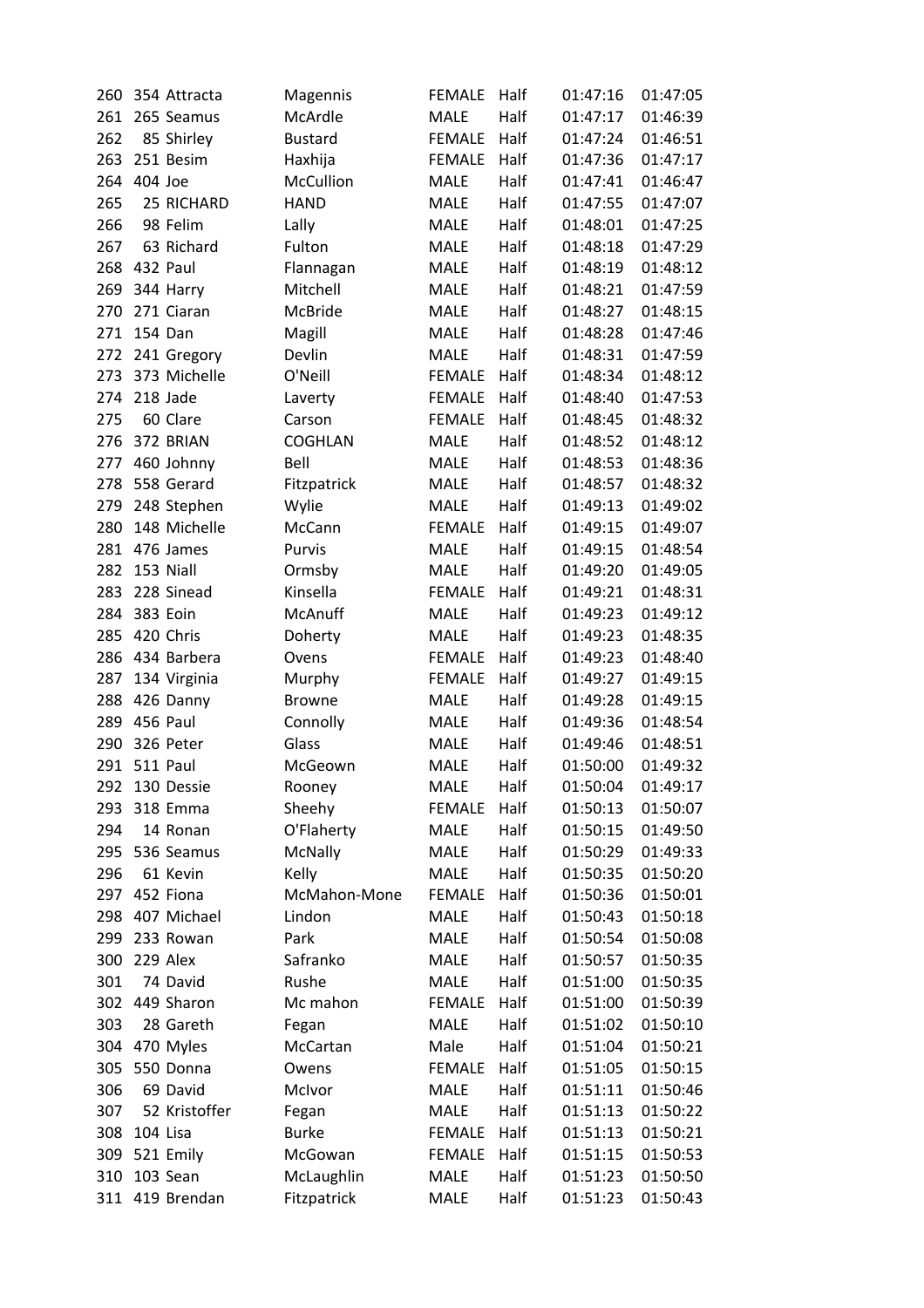| 312 | 195 Catherine          |                | Miskelly          | <b>FEMALE</b> | Half | 01:51:47 | 01:51:21 |
|-----|------------------------|----------------|-------------------|---------------|------|----------|----------|
| 313 | 121 Katie              |                | Bloomfield        | <b>FEMALE</b> | Half | 01:51:53 | 01:51:38 |
| 314 | 124 Jonathan           |                | Bloomfield        | <b>MALE</b>   | Half | 01:51:53 | 01:51:38 |
| 315 | 483 Brenda             |                | Finnegan          | <b>FEMALE</b> | Half | 01:51:57 | 01:51:34 |
| 316 | 388 Catherine          |                | McAviney          | <b>FEMALE</b> | Half | 01:51:58 | 01:51:35 |
| 317 | 203 John               |                | Johnston          | <b>MALE</b>   | Half | 01:52:06 | 01:51:38 |
| 318 |                        | 283 Marguerite | Robinson          | <b>FEMALE</b> | Half | 01:52:10 | 01:52:01 |
| 319 | 592 Luke               |                | Hanna             | <b>MALE</b>   | Half | 01:52:10 | 01:51:54 |
| 320 | 24 Lee                 |                | <b>Bore</b>       | <b>MALE</b>   | Half | 01:52:14 | 01:51:33 |
| 321 | 395 Sean               |                | McAleavey         | <b>MALE</b>   | Half | 01:52:16 | 01:51:38 |
| 322 | 150 Shauna             |                | <b>Trainor</b>    | <b>FEMALE</b> | Half | 01:52:22 | 01:51:43 |
| 323 | 47 Paul                |                | McArdle           | MALE          | Half | 01:52:25 | 01:52:11 |
| 324 | 87 Tracey              |                | Montgomery        | <b>FEMALE</b> | Half | 01:52:30 | 01:51:45 |
| 325 | 101 Tracy              |                | Jones             | <b>FEMALE</b> | Half | 01:52:31 | 01:51:53 |
| 326 | 549 Edele              |                | Clelland          | <b>FEMALE</b> | Half | 01:52:33 | 01:52:12 |
| 327 | 26 Gillian             |                | Strudwick         | <b>FEMALE</b> | Half | 01:52:34 | 01:52:10 |
| 328 | 128 Heather            |                | <b>Stanex</b>     | <b>FEMALE</b> | Half | 01:52:42 | 01:51:56 |
| 329 | 73 Paul                |                | ORourke           | <b>MALE</b>   | Half | 01:52:49 | 01:52:41 |
| 330 |                        | 51 Catherine   | Rosselin          | <b>FEMALE</b> | Half | 01:53:07 | 01:53:02 |
| 331 | 509 Majella            |                | Mallon            | <b>FEMALE</b> | Half | 01:53:09 | 01:52:46 |
| 332 | 482 Glenda             |                | Eagleson          | <b>FEMALE</b> | Half | 01:53:20 | 01:52:30 |
| 333 | <b>315 Ruth</b>        |                | Moore             | <b>FEMALE</b> | Half | 01:53:23 | 01:52:57 |
| 334 | 4 Gary                 |                |                   | Male          | Half | 01:53:30 | 01:53:13 |
| 335 | 224 Tickey             |                | Cooper            | <b>FEMALE</b> | Half | 01:53:46 | 01:53:33 |
| 336 |                        |                | Murphy            | <b>MALE</b>   | Half | 01:53:48 | 01:53:23 |
| 337 | 320 Joseph<br>417 Aine |                | Gallagher         | <b>FEMALE</b> | Half | 01:53:49 | 01:53:38 |
|     |                        |                | Fegan             |               |      |          |          |
| 338 | 418 Andrea             |                | McCann            | <b>FEMALE</b> | Half | 01:53:49 | 01:53:37 |
| 339 | 38 Anne                |                | McCormick         | <b>MALE</b>   | Half | 01:53:50 | 01:53:11 |
| 340 | 18 ERIN                |                | <b>HAVERN</b>     | <b>FEMALE</b> | Half | 01:53:54 | 01:53:45 |
| 341 | 403 Jill               |                | <b>Burgess</b>    | <b>FEMALE</b> | Half | 01:54:01 | 01:53:14 |
| 342 | 205 Claire             |                | Harrison          | <b>FEMALE</b> | Half | 01:54:06 | 01:53:19 |
| 343 | 387 Jarlath            |                | Magee             | <b>MALE</b>   | Half | 01:54:09 | 01:53:24 |
| 344 | 137 Patrick            |                | Mc Erlean         | <b>MALE</b>   | Half | 01:54:13 | 01:53:54 |
| 345 | 450 Russell            |                | Bell              | MALE          | Half | 01:54:13 | 01:53:49 |
| 346 | 584 James              |                | <b>McNally</b>    | <b>MALE</b>   | Half | 01:54:13 | 01:53:53 |
| 347 | 459 Andrea             |                | Linton            | <b>FEMALE</b> | Half | 01:54:14 | 01:53:49 |
| 348 | 202 Ciaran             |                | Cullen            | MALE          | Half | 01:54:23 | 01:54:03 |
| 349 | 355 Barry              |                | O'Reilly          | <b>MALE</b>   | Half | 01:54:23 | 01:53:56 |
| 350 | 411 Aine               |                | Hughes            | <b>FEMALE</b> | Half | 01:54:23 | 01:54:09 |
| 351 | 263 Paul               |                | Cummins           | <b>MALE</b>   | Half | 01:54:25 | 01:53:44 |
| 352 | 546 Colette            |                | <b>McPolin</b>    | <b>FEMALE</b> | Half | 01:54:32 | 01:54:21 |
| 353 | 136 Eileen             |                | Jack              | <b>FEMALE</b> | Half | 01:54:33 | 01:54:17 |
| 354 | 198 James              |                | Mc Cotter         | MALE          | Half | 01:54:33 | 01:54:17 |
| 355 | 201 Daniel             |                | Jack              | <b>MALE</b>   | Half | 01:54:33 | 01:54:17 |
| 356 | 29 Lewis               |                | Murray            | MALE          | Half | 01:54:39 | 01:53:35 |
| 357 | 465 Joanna             |                | Welsh             | <b>FEMALE</b> | Half | 01:54:42 | 01:54:01 |
| 358 | 532 Thomas             |                | McKinstry         | <b>MALE</b>   | Half | 01:54:42 | 01:54:15 |
| 359 | 466 Jane               |                | Hughes            | <b>FEMALE</b> | Half | 01:54:43 | 01:54:02 |
| 360 | 208 Emma               |                | McDade            | <b>FEMALE</b> | Half | 01:54:44 | 01:53:59 |
| 361 | 209 Ruth               |                | McDade            | <b>FEMALE</b> | Half | 01:54:47 | 01:54:03 |
| 362 | 39 CIARA               |                | <b>MC CORMICK</b> | <b>FEMALE</b> | Half | 01:54:48 | 01:54:37 |
| 363 | 510 Conall             |                | Bell              | MALE          | Half | 01:54:54 | 01:54:37 |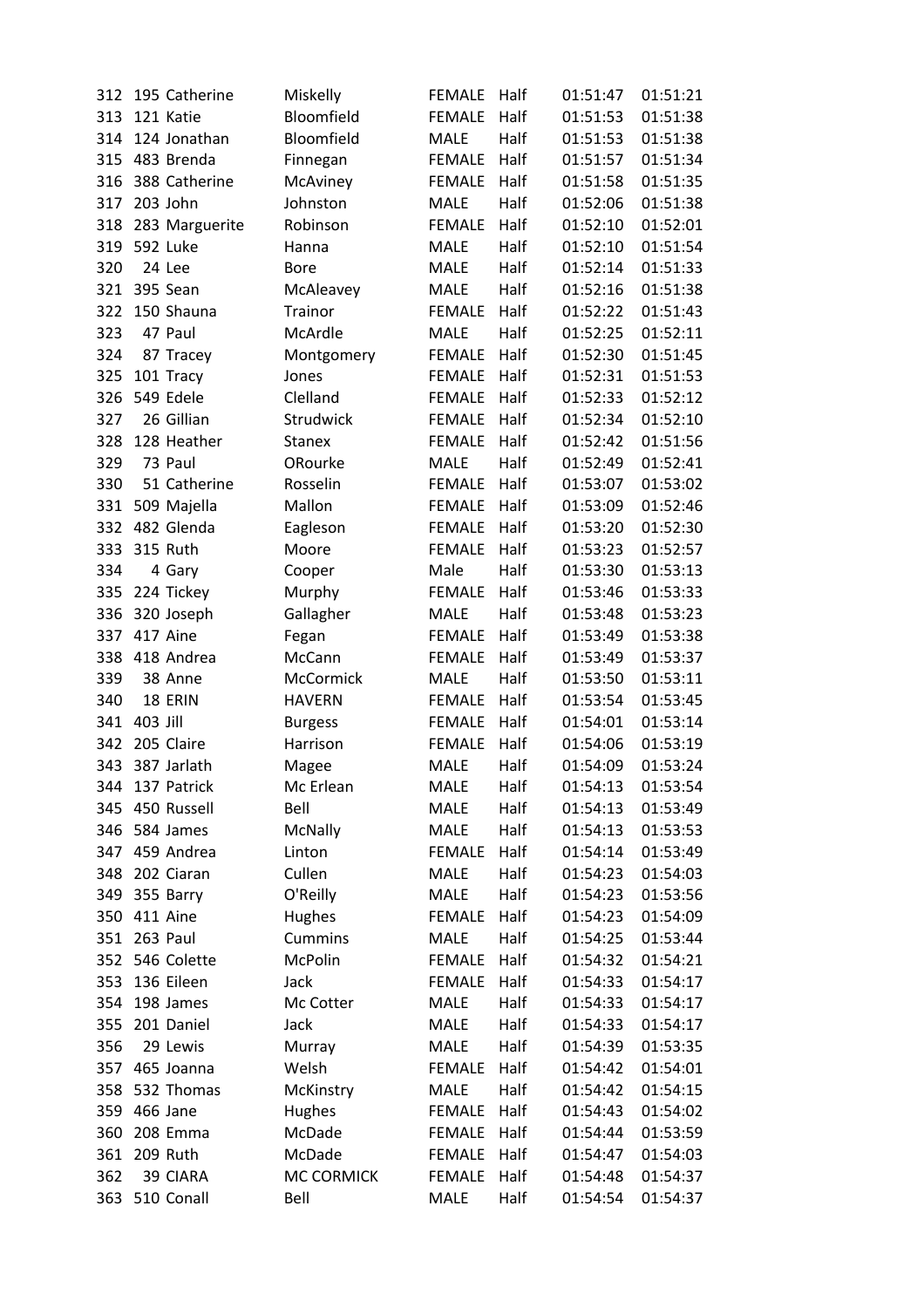| 364 | 433 Jonathan   | Adams          | <b>MALE</b>   | Half | 01:54:57 | 01:54:41 |
|-----|----------------|----------------|---------------|------|----------|----------|
| 365 | 524 Cliona     | Coleman        | <b>FEMALE</b> | Half | 01:55:05 | 01:54:17 |
| 366 | 216 Donagh     | Nugent         | <b>FEMALE</b> | Half | 01:55:12 | 01:54:59 |
| 367 | 574 PJ         | Toal           | <b>MALE</b>   | Half | 01:55:12 | 01:55:02 |
| 368 | 96 Carol       | McMenamin      | <b>FEMALE</b> | Half | 01:55:14 | 01:54:40 |
| 369 | 462 Michael    | Carlisle       | <b>MALE</b>   | Half | 01:55:16 | 01:54:37 |
| 370 | 451 Colm       | Gribben        | <b>MALE</b>   | Half | 01:55:23 | 01:54:34 |
| 371 | 236 Phily      | Irvine         | <b>MALE</b>   | Half | 01:55:34 | 01:55:17 |
| 372 | 467 James      | Lynch          | <b>MALE</b>   | Half | 01:55:35 | 01:54:39 |
| 373 | 204 Michael    | Kearney        | MALE          | Half | 01:55:43 | 01:54:54 |
| 374 | 238 James      | <b>Beattie</b> | MALE          | Half | 01:55:43 | 01:54:51 |
| 375 | 551 Gerry      | Stewart        | <b>MALE</b>   | Half | 01:55:43 | 01:55:00 |
| 376 | 10 Kevin       | Corrigan       | Male          | Half | 01:55:47 | 01:55:07 |
| 377 | 82 Conrad      | Gates          | <b>MALE</b>   | Half | 01:55:51 | 01:55:07 |
| 378 | 367 Emma       | Kennedy        | <b>FEMALE</b> | Half | 01:55:54 | 01:55:11 |
| 379 | 331 Laura      | Coulter        | <b>FEMALE</b> | Half | 01:56:08 | 01:55:32 |
| 380 | 305 Declan     | O Gorman       | <b>MALE</b>   | Half | 01:56:11 | 01:55:34 |
| 381 | 261 Karen      | Carlisle       | <b>FEMALE</b> | Half | 01:56:17 | 01:55:24 |
| 382 | 159 Eamonn     | McGlue         | <b>MALE</b>   | Half | 01:56:28 | 01:55:53 |
| 383 | 556 Mark       | Gaskin         | <b>MALE</b>   | Half | 01:56:32 | 01:55:52 |
| 384 | 498 Breige     | Grant          | <b>FEMALE</b> | Half | 01:56:37 | 01:56:24 |
| 385 | 545 Collette   |                | <b>FEMALE</b> | Half | 01:56:37 | 01:56:24 |
|     |                | King           |               |      |          |          |
| 386 | 173 John       | Marquess       | MALE          | Half | 01:56:43 | 01:56:15 |
| 387 | 245 Sean       | Fitzpatrick    | <b>MALE</b>   | Half | 01:56:53 | 01:56:14 |
| 388 | 398 Helen      | Vint           | <b>FEMALE</b> | Half | 01:56:53 | 01:56:04 |
| 389 | 401 Phillip    | Vint           | <b>MALE</b>   | Half | 01:56:53 | 01:56:46 |
| 390 | 375 Christine  | Neeson         | <b>FEMALE</b> | Half | 01:56:55 | 01:56:17 |
| 391 | 530 Martina    | Lavelle        | <b>FEMALE</b> | Half | 01:57:05 | 01:56:14 |
| 392 | 457 Caroline   | <b>MARTIN</b>  | <b>FEMALE</b> | Half | 01:57:10 | 01:56:51 |
| 393 | 33 Pauline     | Counsell       | <b>FEMALE</b> | Half | 01:57:16 | 01:57:05 |
| 394 | 445 Renata     |                | <b>FEMALE</b> | Half | 01:57:16 | 01:56:45 |
| 395 | 144 Sinead     | Mcgreevy       | <b>FEMALE</b> | Half | 01:57:26 | 01:56:54 |
| 396 | 126 Craig      | Falls          | MALE          | Half | 01:57:47 | 01:57:42 |
| 397 | 582 Oli        | Gleeson        | MALE          | Half | 01:58:03 | 01:57:40 |
| 398 | 70 Damian      | Monaghan       | MALE          | Half | 01:58:10 | 01:57:23 |
| 399 | 386 Moira      | Magee          | <b>FEMALE</b> | Half | 01:58:14 | 01:57:29 |
| 400 | 100 BRIDGET    | <b>BIRCH</b>   | <b>FEMALE</b> | Half | 01:58:15 | 01:57:37 |
| 401 | 78 Graeme      | McGowan        | MALE          | Half | 01:58:26 | 01:58:06 |
| 402 | 183 Teresa     | Owens          | <b>FEMALE</b> | Half | 01:58:36 | 01:57:44 |
| 403 | 512 Ryan       | Park           | MALE          | Half | 01:58:36 | 11:28:02 |
| 404 | 240 Wendy      | Davison        | <b>FEMALE</b> | Half | 01:58:41 | 01:57:47 |
| 405 | 479 Anne-Marie | O Brien        | <b>FEMALE</b> | Half | 01:58:45 | 01:58:14 |
| 406 | 579 Fiona      | <b>King</b>    | <b>FEMALE</b> | Half | 01:58:48 | 01:58:12 |
| 407 | 291 Nicola     | Mathers        | <b>FEMALE</b> | Half | 01:58:50 | 01:58:07 |
| 408 | 580 Aveen      | McGovern       | <b>FEMALE</b> | Half | 01:58:55 | 01:58:12 |
| 409 | 334 Mark       | Ramsey         | MALE          | Half | 01:59:01 | 01:58:28 |
| 410 | 439 Martin     | <b>Brady</b>   | <b>MALE</b>   | Half | 01:59:01 | 01:58:27 |
| 411 | 242 Jane       | Hart           | <b>FEMALE</b> | Half | 01:59:02 | 01:58:19 |
| 412 | 177 Louise     | Stewart        | <b>FEMALE</b> | Half | 01:59:03 | 01:58:17 |
| 413 | 76 JEFF        | <b>HULL</b>    | MALE          | Half | 01:59:05 | 01:58:34 |
| 414 | 338 Marv       | Van Niekerk    | MALE          | Half | 01:59:08 | 01:58:25 |
| 415 | 56 Amanda      | Boyd           | <b>FEMALE</b> | Half | 01:59:16 | 01:58:52 |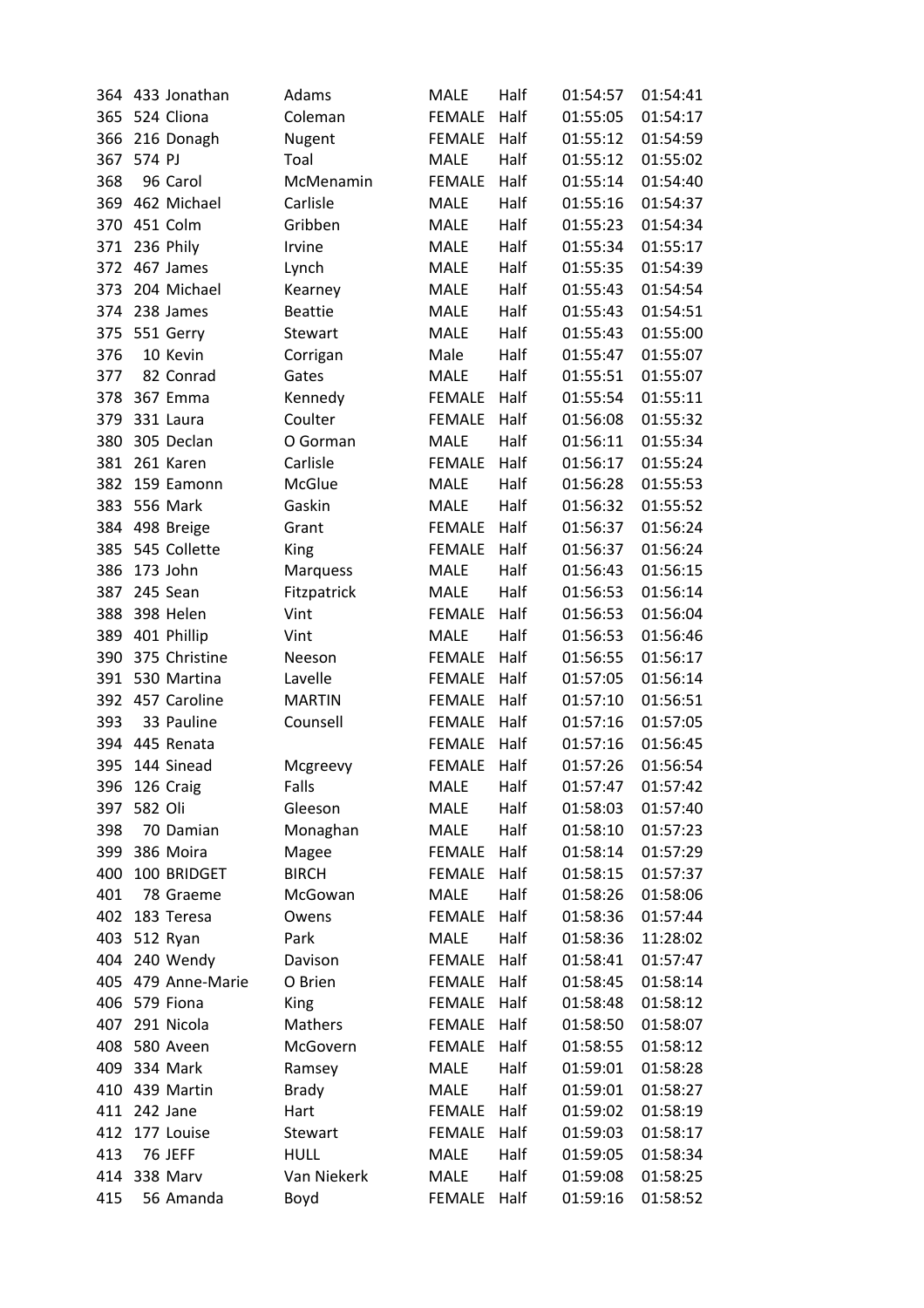| 416 | 304 Gareth    | Morrison            | <b>MALE</b>   | Half | 01:59:21 | 01:58:38 |
|-----|---------------|---------------------|---------------|------|----------|----------|
| 417 | 213 Janet     | Campbell            | <b>FEMALE</b> | Half | 01:59:28 | 01:58:43 |
| 418 | 486 Yvonne    |                     | <b>FEMALE</b> | Half | 01:59:34 | 01:58:48 |
|     | 484 Deborah   | Loughran            |               | Half |          | 01:58:48 |
| 419 |               | Loughran            | <b>FEMALE</b> | Half | 01:59:35 |          |
| 420 | 534 Sarah     | Doran               | <b>FEMALE</b> |      | 01:59:35 | 01:58:55 |
| 421 | 172 Mary      | Haughey             | <b>FEMALE</b> | Half | 01:59:36 | 01:59:07 |
| 422 | 181 Majella   | Gorman              | <b>FEMALE</b> | Half | 01:59:36 | 01:59:06 |
| 423 | 357 Ailish    | Carroll             | <b>FEMALE</b> | Half | 01:59:36 | 01:59:03 |
| 424 | 529 Miread    | McLogan             | <b>FEMALE</b> | Half | 01:59:36 | 01:58:53 |
| 425 | 171 Maedbh    | Hillen              | <b>FEMALE</b> | Half | 01:59:37 | 01:59:07 |
| 426 | 376 Gerard    | Mc Gennity          | <b>MALE</b>   | Half | 01:59:41 | 01:59:21 |
| 427 | 129 Rosi      | Earney              | <b>FEMALE</b> | Half | 01:59:42 | 01:58:54 |
| 428 | 163 Thomasina | Coyle               | <b>FEMALE</b> | Half | 01:59:44 | 01:59:31 |
| 429 | 108 Irvine    | Moorehead           | <b>MALE</b>   | Half | 01:59:46 | 01:59:12 |
| 430 | 431 Reuben    | Carlisle            | <b>MALE</b>   | Half | 01:59:48 | 01:59:30 |
| 431 | 527 Anthony   | O'Hare              | MALE          | Half | 01:59:55 | 01:59:00 |
| 432 | 567 Reggie    | Patel               | <b>MALE</b>   | Half | 01:59:55 | 01:58:58 |
| 433 | 214 Andrew    | Davidson            | MALE          | Half | 02:00:04 | 01:59:23 |
| 434 | 543 Jody      | Treanor             | <b>MALE</b>   | Half | 02:00:10 | 01:59:26 |
| 435 | 317 Kieran    | <b>Byrne</b>        | MALE          | Half | 02:00:14 | 01:59:34 |
| 436 | 557 Gary      | Lennon              | <b>MALE</b>   | Half | 02:00:23 | 01:59:54 |
| 437 | 151 Orla      | McGinley            | <b>FEMALE</b> | Half | 02:00:32 | 01:59:49 |
| 438 | 435 Maureen   | O'Hare              | <b>FEMALE</b> | Half | 02:00:34 | 01:59:53 |
| 439 | 333 Eithne    | Hurley              | <b>FEMALE</b> | Half | 02:00:35 | 02:00:09 |
| 440 | 161 Gemma     | Barr                | <b>FEMALE</b> | Half | 02:00:49 | 02:00:21 |
| 441 | 507 Paul      | Cable               | <b>MALE</b>   | Half | 02:00:53 | 02:00:12 |
| 442 | 88 Felim      | O'Donnell           | <b>MALE</b>   | Half | 02:01:25 | 02:00:43 |
| 443 | 308 Bronagh   | McGoldrick          | <b>FEMALE</b> | Half | 02:01:32 | 02:00:41 |
| 444 | 443 AN        | Other               | Male          | Half | 02:01:33 | 02:00:46 |
| 445 | 133 Szymon    | Zielke              | <b>MALE</b>   | Half | 02:01:40 | 02:01:15 |
| 446 | 49 Paula      | <b>Tavares</b>      | <b>FEMALE</b> | Half | 02:01:44 | 02:01:30 |
| 447 | 519 Ciara     | Hoey                | <b>FEMALE</b> | Half | 02:01:46 | 02:01:30 |
| 448 | 89 John       | Kearns              | <b>MALE</b>   | Half | 02:01:51 | 02:01:13 |
| 449 | 405 Mickey    | McAleavey           | <b>MALE</b>   | Half | 02:01:52 | 02:01:13 |
| 450 | 300 Concepta  | Le Blanc            | <b>FEMALE</b> | Half | 02:02:19 | 02:01:34 |
| 451 | 513 Stephen   | Carlisle            | <b>MALE</b>   | Half | 02:02:45 | 02:02:43 |
| 452 | 66 Anne marie | Mcveigh             | <b>FEMALE</b> | Half | 02:03:15 | 02:02:20 |
| 453 | 152 Claire    | Wright              | <b>FEMALE</b> | Half | 02:03:20 | 02:02:37 |
| 454 | 570 David     | <b>Billings</b>     | <b>MALE</b>   | Half | 02:03:20 | 02:02:47 |
| 455 | 30 GARY       | <b>BEATTIE</b>      | <b>MALE</b>   | Half | 02:03:25 | 02:03:15 |
| 456 | 62 Laura      | Fulton              | <b>FEMALE</b> | Half | 02:03:27 | 02:02:38 |
| 457 | 284 Michael   | Colville            | <b>MALE</b>   | Half | 02:03:56 | 02:03:38 |
| 458 | 589 Don       | Ryan                | <b>MALE</b>   | Half | 02:03:58 | 02:03:12 |
| 459 | 197 STEPHEN   | <b>WHINNERY</b>     | <b>MALE</b>   | Half | 02:04:14 | 02:03:57 |
| 460 | 166 Brendan   | Mc Ellhaton         | <b>MALE</b>   | Half | 02:04:19 | 02:03:45 |
| 461 | 332 Emma      | Greer               | <b>FEMALE</b> | Half | 02:04:24 | 02:03:49 |
| 462 | 50 Seamus     | Kinsella            | <b>MALE</b>   | Half | 02:04:26 | 02:03:38 |
| 463 | 75 Nikki      | Rainey              | <b>FEMALE</b> | Half | 02:04:30 | 02:03:42 |
| 464 | 190 Donna     | <b>Wills Hughes</b> | <b>FEMALE</b> | Half | 02:04:34 | 02:04:03 |
| 465 | 446 Jennifer  | Mathers             | <b>FEMALE</b> | Half | 02:04:37 | 02:03:58 |
| 466 | 256 Eadaoin   | Donaldson           | <b>MALE</b>   | Half | 02:04:39 | 02:03:46 |
| 467 | 385 Gabrielle | Mallaghan           | <b>FEMALE</b> | Half | 02:04:57 | 02:04:04 |
|     |               |                     |               |      |          |          |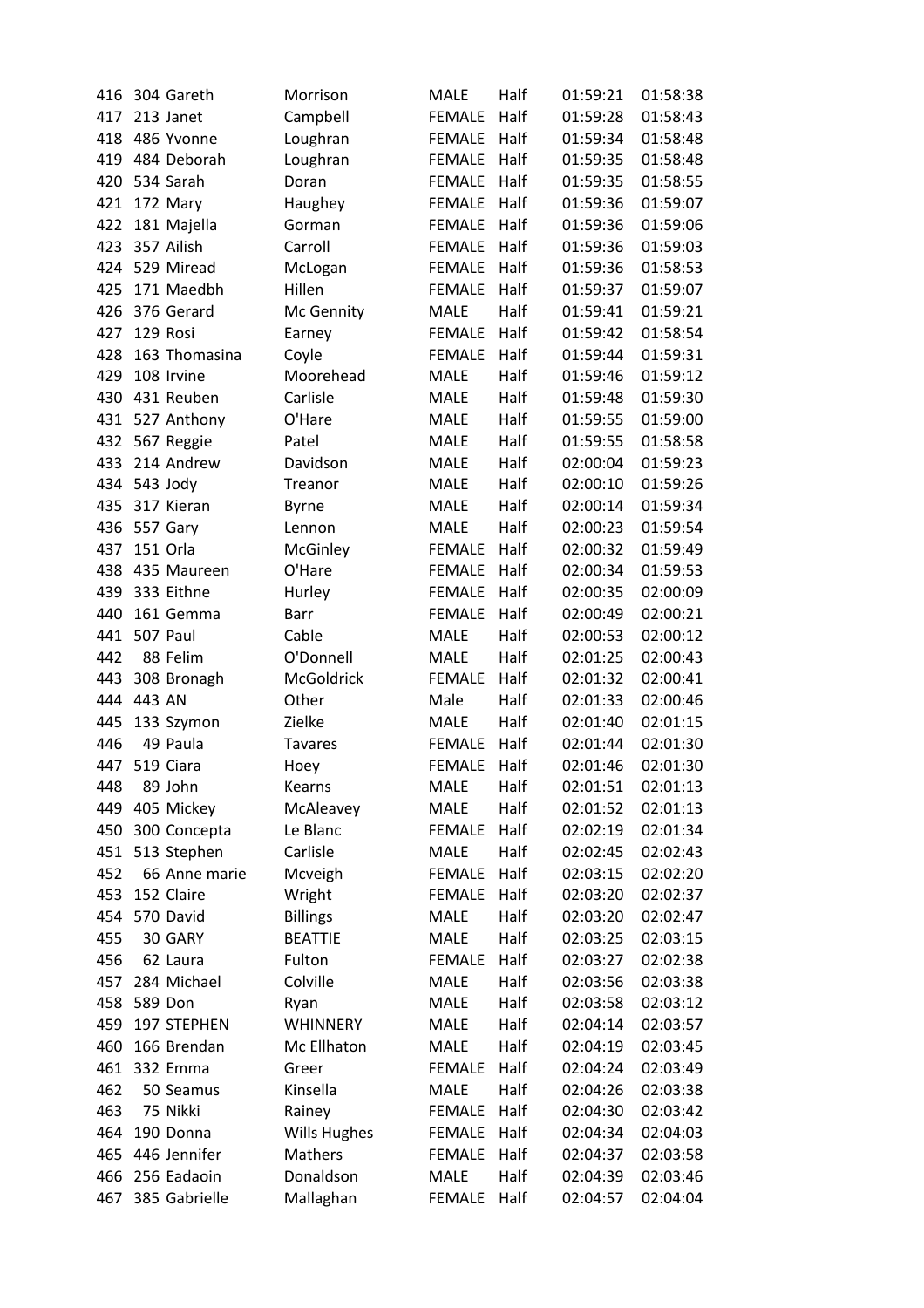| 468        |          | 90 Paul               | Coyle          | <b>MALE</b>   | Half | 02:04:58 | 02:04:11 |
|------------|----------|-----------------------|----------------|---------------|------|----------|----------|
| 469        |          | 323 Mark              | <b>Taggart</b> | <b>MALE</b>   | Half | 02:05:09 | 02:04:51 |
| 470        |          | 155 Clare             | Mcguinness     | <b>FEMALE</b> | Half | 02:05:31 | 02:04:50 |
| 471        |          | 370 Martina           | Rice           | <b>FEMALE</b> | Half | 02:05:32 | 02:05:00 |
| 472        |          | 164 Conor             | Ormsby         | <b>MALE</b>   | Half | 02:05:47 | 02:05:01 |
| 473        |          | 227 Declan            | Ormsby         | <b>MALE</b>   | Half | 02:05:47 | 02:05:00 |
| 474        |          | 502 Jenny             | McAvoy         | <b>FEMALE</b> | Half | 02:06:16 | 02:06:12 |
| 475        |          | 430 Colm              | Hughes         | <b>MALE</b>   | Half | 02:06:26 | 11:35:52 |
| 476        |          | 99 Roger              | Beacham        | <b>MALE</b>   | Half | 02:06:29 | 02:05:51 |
| 477        |          | 293 David             | Montgomery     | <b>MALE</b>   | Half | 02:06:46 | 02:05:53 |
| 478        |          | 337 Christine         | Abernethy      | <b>FEMALE</b> | Half | 02:07:18 | 02:06:26 |
| 479        |          | 537 Denise            | Maguire        | <b>MALE</b>   | Half | 02:07:53 | 02:07:03 |
| 480        |          | 538 Ashling           | McElroy        | <b>FEMALE</b> | Half | 02:07:53 | 02:07:03 |
| 481        |          | 215 Lorna             | Mccormick      | <b>FEMALE</b> | Half | 02:08:27 | 02:07:40 |
| 482        |          | 95 Jane               | Rowe           | <b>FEMALE</b> | Half | 02:08:50 | 02:08:01 |
| 483        |          | 363 Catherine         | Fearon         | <b>FEMALE</b> | Half | 02:08:50 | 02:08:04 |
| 484        |          | 587 Jamie             | Sands          | <b>MALE</b>   | Half | 02:08:50 | 02:08:15 |
| 485        |          | 586 David             | Crozier        | <b>MALE</b>   | Half | 02:08:51 | 02:08:14 |
| 486        |          | 19 Paul               | Creaner        | <b>MALE</b>   | Half | 02:08:53 | 02:08:11 |
| 487        |          | 528 Judith            | <b>Byrne</b>   | <b>FEMALE</b> | Half | 02:08:57 | 02:08:14 |
| 488        |          | 59 Judith             | Erwee-Townsend | <b>FEMALE</b> | Half | 02:08:58 | 02:08:22 |
| 489        |          | 258 Kevin             | Morgan         | <b>MALE</b>   | Half | 02:09:12 | 02:08:41 |
| 490        |          | 185 Sharron           | Sykes          | <b>FEMALE</b> | Half | 02:09:13 | 02:08:46 |
| 491        |          | 13 Wandaa             | Hughes         | Female        | Half | 02:09:45 | 02:09:00 |
| 492        |          | 113 Stephen           | James          | <b>MALE</b>   | Half | 02:09:50 | 02:09:15 |
| 493        |          | 219 Michael           | Murphy         | <b>MALE</b>   | Half | 02:09:56 | 02:09:18 |
| 494        |          | 279 Noleen            | O'Hanlon       | <b>FEMALE</b> | Half | 02:09:59 | 02:09:11 |
| 495        |          | 400 Teresa            | Farrell        | <b>FEMALE</b> | Half | 02:10:11 | 02:09:26 |
| 496        |          | 160 Patricia          | Mc Mullen      | <b>FEMALE</b> | Half | 02:10:25 | 02:09:41 |
| 497        |          | 347 Jennifer          | McAteer        | <b>FEMALE</b> | Half | 02:10:29 | 02:09:36 |
| 498        |          | 377 Pauline           | Torley         | <b>FEMALE</b> | Half | 02:10:39 | 02:10:07 |
| 499        |          | 503 Ashling           | Bell           | <b>FEMALE</b> | Half | 02:10:42 | 02:10:13 |
| 500        |          | 281 Scot              | Knight         | <b>MALE</b>   | Half | 02:11:04 | 02:10:36 |
| 501        |          | 178 Chris             | Stevenson      | <b>MALE</b>   | Half | 02:11:15 | 02:10:25 |
| 502        |          | 232 Fiona             | Quinn          | <b>FEMALE</b> | Half | 02:11:41 | 02:11:01 |
| 503        |          | 93 Ruth               | Fitzsimons     | <b>FEMALE</b> | Half | 02:11:46 | 02:11:11 |
| 504        |          | 65 Aaron              | Morton         | <b>MALE</b>   | Half | 02:12:03 | 02:11:09 |
| 505        |          | 67 Lynda              | Fox            | <b>FEMALE</b> | Half | 02:12:14 | 02:11:20 |
| 506        |          | 406 Paula             | McKibbin       | <b>FEMALE</b> | Half | 02:13:09 | 02:12:20 |
| 507        |          | 83 Ursula             | McHugh         | <b>FEMALE</b> | Half | 02:13:15 | 02:12:17 |
| 508        |          | 254 Ronnie            | McMurdie       | <b>MALE</b>   | Half | 02:13:18 | 02:12:48 |
| 509        |          | 122 Carol             | O'hare         | <b>FEMALE</b> | Half | 02:13:34 | 02:12:55 |
|            |          | 510 540 Caroline      | Hamilton       | <b>FEMALE</b> | Half | 02:13:36 | 02:13:04 |
|            |          | 511 548 Miceal        | Haughian       | <b>MALE</b>   | Half | 02:14:02 | 02:13:18 |
| 512        | 260 Lisa |                       | Hodgins        | <b>FEMALE</b> | Half | 02:14:13 | 02:14:01 |
|            |          |                       | McShane        | <b>FEMALE</b> | Half | 02:14:17 | 02:13:25 |
| 513<br>514 |          | 112 Kerry<br>302 Rose | White          | <b>FEMALE</b> | Half | 02:15:50 | 02:14:59 |
|            |          |                       |                |               |      |          |          |
|            |          | 515 541 Dolores       | McCrink        | <b>FEMALE</b> | Half | 02:15:58 | 02:15:26 |
| 516        |          | 427 Colm              | Fearon         | <b>MALE</b>   | Half | 02:16:05 | 02:15:08 |
| 517        |          | 555 Team              | Kerr           | <b>MALE</b>   | Half | 02:16:05 | 02:15:02 |
| 518        |          | 463 Paula             | Harte          | <b>FEMALE</b> | Half | 02:16:06 | 02:15:12 |
| 519        |          | 352 Laura             | Crothers       | <b>FEMALE</b> | Half | 02:17:14 | 02:16:18 |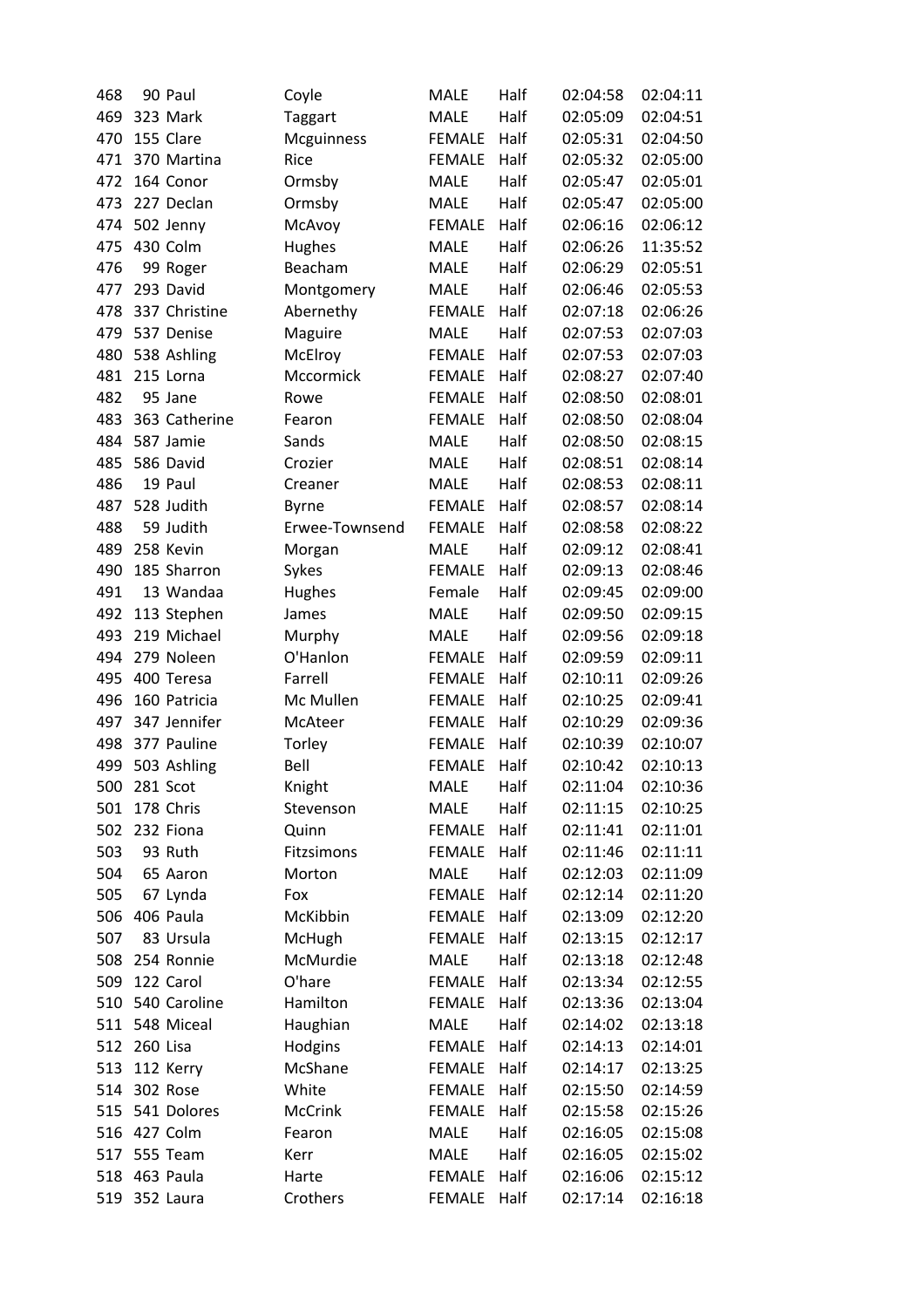| 520            |              | 243 Mark         | McGuigan       | <b>MALE</b>   | Half  | 02:17:25 | 02:17:03 |          |
|----------------|--------------|------------------|----------------|---------------|-------|----------|----------|----------|
| 521            |              | 21 Ally          | Mcilroy        | <b>FEMALE</b> | Half  | 02:18:28 | 02:18:08 |          |
|                |              | 522 246 Gerry    | Cunningham     | MALE          | Half  | 02:18:49 | 02:17:55 |          |
|                |              | 523 211 Rosaleen | Duffy          | FEMALE        | Half  | 02:19:47 | 02:19:02 |          |
|                |              | 524 523 Ciara    | Mackenzie      | FEMALE        | Half  | 02:19:47 | 02:19:02 |          |
| 525            |              | 1 Pat            | O'Driscoll     | Male          | Half  | 02:20:02 | 02:19:12 |          |
| 526            |              | 135 Laura        | Carvill        | FEMALE        | Half  | 02:22:06 | 02:22:02 |          |
| 527            |              | 309 Niamh        | Evans          | FEMALE        | Half  | 02:22:06 | 02:22:02 |          |
| 528            |              | 174 Siobhan      | Larkin         | <b>FEMALE</b> | Half  | 02:23:00 | 02:22:15 |          |
|                |              | 529 250 Noreen   | Gallagher      | FEMALE        | Half  | 02:23:22 | 02:22:25 |          |
|                |              | 530 362 Edward   | Towell         | <b>MALE</b>   | Half  | 02:23:24 | 02:22:24 |          |
|                |              | 531 361 Janine   | Walker         | FEMALE        | Half  | 02:23:25 | 02:22:25 |          |
|                |              | 532 542 Amanada  | McVerry        | <b>FEMALE</b> | Half  | 02:23:32 | 02:22:49 |          |
|                |              | 533 488 Norma    | Johnston       | <b>FEMALE</b> | Half  | 02:24:01 | 02:23:40 |          |
|                |              | 534 282 Nikki    | Keery          | <b>FEMALE</b> | Half  | 02:24:04 | 02:23:30 |          |
| 535            |              | 142 Brianán      | Mc Bride       | FEMALE        | Half  | 02:26:10 | 02:25:17 |          |
| 536            |              | 176 Eleanor      | Fox            | FEMALE        | Half  | 02:27:41 | 02:51:45 |          |
| 537            |              | 192 Louise       | Lennox         | <b>FEMALE</b> | Half  | 02:27:41 | 02:51:45 |          |
|                |              | 538 425 Paul     | McGuigan       | <b>MALE</b>   | Half  | 02:28:42 | 02:28:21 |          |
|                |              | 539 280 Denise   | Knight         | FEMALE        | Half  | 02:31:06 | 02:30:38 |          |
| 540            |              | 274 Ashlin       | Callaghan      | FEMALE        | Half  | 02:33:54 | 02:33:01 |          |
|                |              | 541 422 Conor    | McGuigan       | MALE          | Half  | 02:34:03 | 02:33:39 |          |
|                |              | 542 140 RICHARD  | <b>CONN</b>    | <b>MALE</b>   | Half  | 02:34:26 | 02:33:29 |          |
| 543            |              | 48 Shirley       | Ruddy          | <b>FEMALE</b> | Half  | 02:34:42 | 02:33:49 |          |
| 544            |              | 41 Denise        | McCabe         | FEMALE        | Half  | 02:35:22 | 02:34:50 |          |
| 545            |              | 115 Stephen      | McCabe         | <b>MALE</b>   | Half  | 02:35:23 | 02:34:50 |          |
| 546            |              | 2 Monica         | Zanfir         | Female        | Half  | 02:35:42 | 02:34:50 |          |
|                |              | 547 499 Natasha  | Abel           | <b>FEMALE</b> | Half  | 02:35:42 | 02:34:49 |          |
|                |              | 548 500 Helen    | Entwistle      | <b>FEMALE</b> | Half  | 02:35:42 | 02:34:50 |          |
| 549            |              | 175 Emma-Jayne   | Earls          | <b>FEMALE</b> | Half  | 02:35:47 | 02:59:52 |          |
|                | 550 471 Lisa |                  | Harte          | FEMALE        | Half  | 02:37:25 | 02:37:07 |          |
|                |              | 551 475 Maura    | Kelly          | FEMALE Half   |       | 02:37:25 | 02:37:06 |          |
|                |              | 552 239 Anne     | McElmeel       | FEMALE Half   |       | 02:45:08 | 02:44:35 |          |
|                |              | 553 441 Peter    | Gorman         | <b>MALE</b>   | Half  | 02:45:18 | 02:44:27 |          |
|                |              | 554 275 Denise   | Allely         | <b>FEMALE</b> | Half  | 02:47:18 | 02:46:26 |          |
|                |              | 555 531 Dennis   | Heaney         | <b>MALE</b>   | Half  | 02:53:26 | 02:52:43 |          |
| 556            |              | 380 Tricia       | Mcguigan       | <b>FEMALE</b> | Half  | 03:04:38 | 03:04:01 |          |
| 557            |              | 378 Breda        | Mcguigan       | FEMALE        | Half  | 03:04:41 | 03:04:05 |          |
| 558            |              | 146 Ann          | Collins        | <b>FEMALE</b> | Half  | 03:09:00 | 03:08:01 |          |
| 559            |              | 147 Elaine       | Hughes         | <b>FEMALE</b> | Half  | 03:09:01 | 03:08:01 |          |
| 560            |              | 379 Claire       | Cunningham     | <b>FEMALE</b> | Half  | 03:34:54 | 03:34:17 |          |
|                |              | 561 381 Breda    | <b>Duffy</b>   | FEMALE        | Half  | 03:34:54 | 03:34:19 |          |
| 1              | 178 Jim      |                  | Corbett        | <b>MALE</b>   | Wch   | 02:19:40 | 02:19:38 | 01:15:46 |
| $2^{\circ}$    |              | 165 Jerry        | Forde          | Male          | Wch   | 04:58:26 | 04:58:25 | 02:43:00 |
|                |              |                  |                |               |       |          |          |          |
| 1              |              | 193 Relay        | Gorman         | Relay         | Relay | 02:44:19 |          |          |
|                |              | 2 151 Denise     | Havern         | Relay         | relay | 03:15:01 |          |          |
| 3              |              | 113 Alexius      | Mullholland    | Relay         | Relay | 03:22:39 |          |          |
|                | 1 110 Don    |                  | <b>Travers</b> | Male          | Mar   | 02:44:14 | 02:44:12 | 01:19:42 |
| $\overline{2}$ |              | 26 Ronan         | Hartnett       | <b>MALE</b>   | Mar   | 02:49:31 | 02:49:30 | 01:21:07 |
|                |              |                  |                |               |       |          |          |          |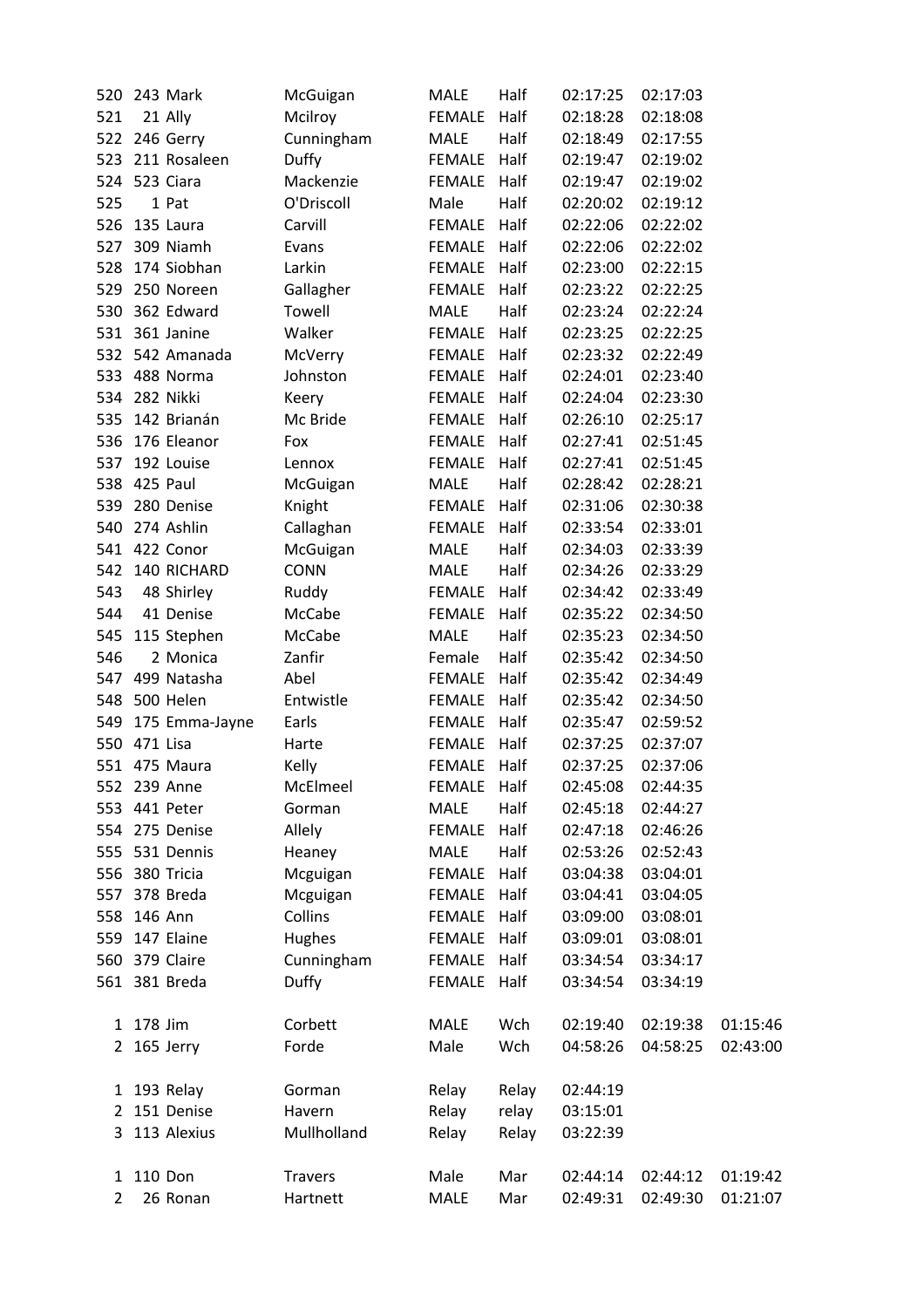| 3  |          | 3 Jonathon              | Godfrey          | Male          | Mar | 02:51:37 | 02:51:35 | 01:24:44 |
|----|----------|-------------------------|------------------|---------------|-----|----------|----------|----------|
| 4  |          | 11 Niall                | Mooney           | <b>MALE</b>   | Mar | 02:55:16 | 02:55:15 | 01:27:16 |
| 5  |          | 160 Sean                | Goodman          | Male          | Mar | 02:57:24 | 02:57:22 | 01:29:23 |
| 6  |          | 19 Chris                | Denton           | <b>MALE</b>   | Mar | 02:57:57 | 02:57:56 | 01:24:32 |
| 7  |          | 168 Geoff               | Smyth            | <b>MALE</b>   | Mar | 02:58:00 | 02:57:58 | 01:25:23 |
| 8  |          | 59 Phelim               | McAllister       | <b>MALE</b>   | Mar | 02:58:14 | 02:58:12 | 01:28:09 |
| 9  |          | 143 Domhnall            | Murphy           | <b>MALE</b>   | Mar | 02:58:23 | 02:58:22 | 01:28:10 |
| 10 |          | 157 Don                 | Harte            | Male          | Mar | 03:02:34 | 03:02:33 | 01:27:04 |
| 11 |          | 129 Paul                | Tyrrell          | <b>MALE</b>   | Mar | 03:03:59 | 03:03:59 | 01:33:05 |
| 12 |          | 79 Brendan              | Mcnally          | <b>MALE</b>   | Mar | 03:04:11 | 03:04:10 | 01:33:04 |
| 13 |          | 100 Kieran              | Mageean          | Male          | Mar | 03:04:56 | 03:04:50 | 01:30:15 |
| 14 |          | 78 Mark                 | Carey            | MALE          | Mar | 03:05:09 | 03:05:09 | 01:33:05 |
| 15 |          | 158 Damian              | Mullholland      | Male          | Mar | 03:05:57 | 03:05:56 | 01:33:48 |
| 16 |          | 37 Barry                | Shanks           | <b>MALE</b>   | Mar | 03:08:37 | 03:08:32 | 01:34:45 |
| 17 |          |                         | Vala             | <b>MALE</b>   | Mar | 03:10:11 | 03:10:05 | 01:35:10 |
|    |          | 123 Dipak<br>116 Gareth |                  |               |     |          |          |          |
| 18 |          |                         | Murdock          | Male          | Mar | 03:12:21 | 03:12:19 | 01:33:49 |
| 19 |          | 83 Eddie                | Clyde            | <b>MALE</b>   | Mar | 03:14:03 | 03:13:58 | 01:39:37 |
| 20 |          | 63 sean                 | nickell          | <b>MALE</b>   | Mar | 03:14:26 | 03:14:24 | 01:35:07 |
| 21 |          | 159 Gerard              | Marron           | Male          | Mar | 03:16:41 | 03:16:29 | 01:35:10 |
| 22 |          | 72 Paul                 | Nesbitt          | <b>MALE</b>   | Mar | 03:18:20 | 03:18:15 | 01:35:35 |
| 23 |          | 122 John                | McDonnell        | <b>MALE</b>   | Mar | 03:19:09 | 03:19:03 | 01:36:16 |
| 24 |          | 53 Sean                 | Mcshane          | MALE          | Mar | 03:19:19 | 03:19:17 | 01:36:16 |
| 25 |          | 196 Terry               | Horsfield        | <b>MALE</b>   | Mar | 03:21:12 | 03:21:07 | 01:36:51 |
| 26 |          | 75 Mark                 | Walker           | <b>MALE</b>   | Mar | 03:22:11 | 03:22:05 | 01:38:13 |
| 27 |          | 149 Ciaran              | Smylie           | <b>MALE</b>   | Mar | 03:23:02 | 03:23:00 | 01:29:58 |
| 28 |          | 184 Gareth              | Carville         | <b>MALE</b>   | Mar | 03:23:21 | 03:23:05 | 01:36:14 |
| 29 |          | 52 John                 | Hanratty         | <b>MALE</b>   | Mar | 03:23:54 | 03:23:50 | 01:42:03 |
| 30 |          | 121 Gillian             | Cordner          | <b>FEMALE</b> | Mar | 03:24:25 | 03:24:22 | 01:39:11 |
| 31 |          | 108 Gerard              | Donnelly         | Male          | Mar | 03:24:39 | 03:24:27 | 01:45:34 |
| 32 |          | 199 Greg                | McClure          | Male          | Mar | 03:24:47 | 03:24:46 | 01:45:35 |
| 33 |          | 133 Michael             | McBrien          | <b>MALE</b>   | Mar | 03:26:54 | 03:26:45 | 01:38:26 |
| 34 |          | 8 Andrew                | McNamara         | <b>MALE</b>   | Mar | 03:27:08 | 03:27:06 | 01:42:17 |
| 35 |          | 188 Sean                | Smith            | <b>MALE</b>   | Mar | 03:29:00 | 03:28:57 | 01:39:47 |
| 36 |          | 38 Christy              | Cahill           | <b>MALE</b>   | Mar | 03:29:24 | 03:29:13 | 01:44:21 |
| 37 |          | 57 Cesare               | Carcano          | <b>MALE</b>   | Mar | 03:30:08 | 03:29:58 | 01:36:15 |
| 38 |          | 22 Tommy                | O'Reilly         | <b>MALE</b>   | Mar | 03:30:13 | 03:30:02 | 01:43:02 |
| 39 |          | 6 Martin                | O'Neill          | Male          | Mar | 03:30:21 | 03:30:20 | 01:42:03 |
| 40 | 94 PJ    |                         | McCarthy         | Male          | Mar | 03:31:33 | 03:31:24 | 01:34:53 |
| 41 |          | 118 Vincent             | McMath           | Male          | Mar | 03:32:26 | 03:32:26 | 01:34:20 |
| 42 |          | 164 Lillian             | O'Hanlon         | Female        | Mar | 03:32:32 | 03:32:23 | 01:43:05 |
|    |          | 4 Adrian                |                  |               | Mar |          |          |          |
| 43 |          | 12 Derek                | Haughian         | Male          |     | 03:32:39 | 03:32:31 | 01:39:45 |
| 44 |          |                         | Mackessy         | <b>MALE</b>   | Mar | 03:32:53 | 03:32:45 | 01:45:22 |
| 45 |          | 120 Caroline            | Wade             | <b>FEMALE</b> | Mar | 03:35:46 | 03:35:36 | 01:47:01 |
| 46 |          | 15 Gary                 | Curran           | <b>MALE</b>   | Mar | 03:35:50 | 03:35:35 | 01:46:21 |
| 47 |          | 195 Geraldine           | Crawley          | <b>FEMALE</b> | Mar | 03:36:12 | 03:36:07 | 01:43:17 |
| 48 |          | 44 Aaron                | Montgomery       | <b>MALE</b>   | Mar | 03:36:34 | 03:36:31 | 01:37:34 |
| 49 |          | 169 SAMUEL              | <b>MCCONNELL</b> | <b>MALE</b>   | Mar | 03:36:47 | 03:36:43 | 01:48:37 |
| 50 |          | 82 John                 | <b>Butcher</b>   | <b>MALE</b>   | Mar | 03:37:18 | 03:37:14 | 01:49:11 |
| 51 |          | 89 Anthony              | Sheridan         | Male          | Mar | 03:37:35 | 03:37:23 | 01:47:34 |
| 52 |          | 67 Kristy               | Ryan             | <b>FEMALE</b> | Mar | 03:37:37 | 03:37:30 | 01:48:26 |
| 53 |          | 84 Valerie              | Glavin           | <b>FEMALE</b> | Mar | 03:37:46 | 03:37:42 | 01:47:47 |
| 54 | 130 Lisa |                         | Coyle            | <b>FEMALE</b> | Mar | 03:38:15 | 03:38:07 | 01:44:21 |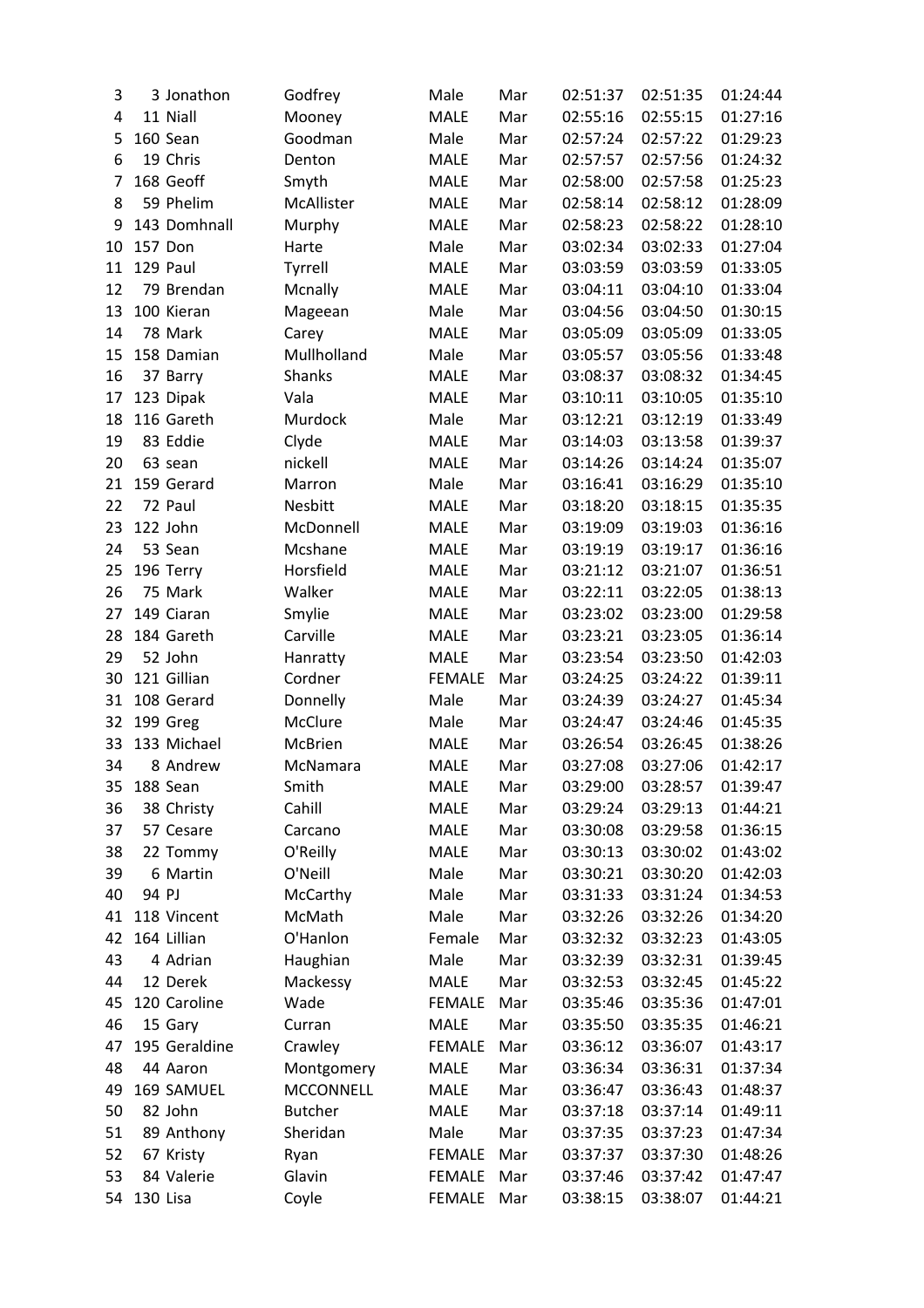| 55  |          | 186 Mark       | Canavan         | <b>MALE</b>   | Mar | 03:38:27 | 03:38:15 | 01:38:36 |
|-----|----------|----------------|-----------------|---------------|-----|----------|----------|----------|
| 56  |          | 66 Michael     | Gonda           | <b>MALE</b>   | Mar | 03:39:13 | 03:39:09 | 01:48:37 |
| 57  |          | 171 James      | Loughran        | <b>MALE</b>   | Mar | 03:39:51 | 03:39:38 | 01:48:03 |
| 58  |          | 23 Michael     | Fahey           | <b>MALE</b>   | Mar | 03:40:28 | 03:40:17 | 01:47:00 |
| 59  |          | 27 Aidan       | <b>Black</b>    | <b>MALE</b>   | Mar | 03:40:51 | 03:40:46 | 01:48:25 |
| 60  |          | 124 Stuart     | Campbell        | <b>MALE</b>   | Mar | 03:41:33 | 03:41:24 | 01:48:16 |
| 61  |          | 135 Maciej     | Lega            | <b>MALE</b>   | Mar | 03:41:35 | 03:41:27 | 01:44:28 |
| 62  |          | 16 Mike        | <b>Barnett</b>  | <b>MALE</b>   | Mar | 03:41:44 | 03:41:36 | 01:48:34 |
| 63  |          | 30 Robert      | Martin          | <b>MALE</b>   | Mar | 03:42:06 | 03:41:59 | 01:43:39 |
| 64  |          | 86 ENDA        | <b>DUNNE</b>    | <b>MALE</b>   | Mar | 03:42:16 | 03:42:02 | 01:51:21 |
| 65  |          | 87 Brian       | Teevan          | <b>MALE</b>   | Mar | 03:43:30 | 03:43:24 | 01:45:34 |
| 66  |          | 201 Darragh    | Doherty         |               | Mar | 03:43:39 | 03:43:32 | 01:46:33 |
| 67  |          | 48 Adrian      | Hoey            |               | Mar | 03:43:47 | 03:43:40 |          |
| 68  |          | 2 Kathryn      | Rafferty        | Female        | Mar | 03:44:20 | 03:44:15 | 01:45:46 |
| 69  |          | 9 Leo          | Lundy           | <b>MALE</b>   | Mar | 03:45:07 | 03:45:00 | 01:48:08 |
| 70  |          | 98 Eamon       | Murphy          | Male          | Mar | 03:45:43 | 03:45:34 | 01:46:32 |
| 71  |          | 33 Dean        | Collins         | <b>MALE</b>   | Mar | 03:46:41 | 03:46:35 | 01:54:49 |
| 72  |          | 50 Trevor      | Denton          | <b>MALE</b>   | Mar | 03:46:41 | 03:46:34 | 01:54:48 |
| 73  |          | 91 lan         | Cardwell        | Male          | Mar | 03:46:41 | 03:46:25 | 01:52:26 |
| 74  |          | 95 Anne        | Duffy           | Female        | Mar | 03:47:53 | 03:47:38 | 01:49:46 |
| 75  |          | 21 Ciarán      | Mc Cavana       | <b>MALE</b>   | Mar | 03:48:25 | 03:48:09 | 01:52:39 |
| 76  |          | 80 Brendan     | Grew            | <b>MALE</b>   | Mar | 03:48:37 | 03:48:27 | 01:52:50 |
| 77  |          | 154 Conor      | <b>Byrne</b>    | Male          | Mar | 03:48:37 | 03:48:28 | 01:48:41 |
| 78  |          | 144 Philip     | Patton          | <b>MALE</b>   | Mar | 03:49:03 | 03:48:49 | 01:54:49 |
| 79  |          | 111 Noel       | Moan            | Male          | Mar | 03:49:57 | 03:49:47 | 01:49:17 |
| 80  |          | 31 Martin      | McCready        | <b>MALE</b>   | Mar | 03:50:11 | 03:50:01 | 01:54:49 |
| 81  |          | 142 Michael    | Lanigan         |               | Mar | 03:51:01 | 03:50:58 |          |
| 82  |          | 77 Drew        | Fowler          | <b>MALE</b>   | Mar | 03:51:05 | 03:50:55 | 01:45:46 |
| 83  |          | 55 Chris       | Moran           | <b>MALE</b>   | Mar | 03:52:37 | 03:52:22 | 01:52:40 |
| 84  |          | 35 Tim         | Townsend        | <b>MALE</b>   | Mar | 03:52:56 | 03:52:48 | 01:47:02 |
| 85  |          | 187 Frank      | McKenna         | <b>MALE</b>   | Mar | 03:53:14 | 03:53:06 | 01:45:38 |
| 86  |          | 172 Wiola      | Gorman          | <b>FEMALE</b> | Mar | 03:53:32 | 03:53:26 | 01:49:18 |
| 87  |          | 60 Glen        | <b>Blake</b>    | <b>MALE</b>   | Mar | 03:54:31 | 03:54:19 | 01:55:58 |
| 88  |          | 132 Paul       | Grant           | <b>MALE</b>   | Mar | 03:55:18 | 03:55:10 | 01:52:41 |
| 89  |          | 119 Bernard    | Hamill          | <b>MALE</b>   | Mar | 03:56:07 | 03:56:04 | 01:29:17 |
| 90  |          | 45 Ruth        | Bannon          | <b>FEMALE</b> | Mar | 03:56:11 | 03:56:07 | 01:56:14 |
| 91  |          | 71 John        | Mcdonald        | <b>MALE</b>   | Mar | 03:56:11 | 03:56:07 | 01:56:14 |
| 92  |          | 134 Martin     | Sweeney         | <b>MALE</b>   | Mar | 03:57:36 | 03:57:25 | 01:51:21 |
| 93  |          | 148 Jacqueline | Kavanagh        | <b>FEMALE</b> | Mar | 03:57:54 | 03:57:42 | 01:55:09 |
| 94  |          | 137 Katrina    | Williams        | <b>FEMALE</b> | Mar | 03:58:38 | 03:58:34 | 01:56:02 |
| 95  |          | 138 Alvaro     | Usero           | <b>MALE</b>   | Mar | 03:59:24 | 03:59:15 | 01:53:59 |
| 96  |          | 109 Michael    | McGahon         | Male          | Mar | 04:03:05 | 04:02:52 | 01:51:59 |
| 97  |          | 90 James       | Barr            | Male          | Mar | 04:03:30 | 04:03:17 | 01:56:39 |
| 98  |          | 127 Natalie    | <b>Bowbanks</b> | <b>FEMALE</b> | Mar | 04:03:48 | 04:03:43 | 01:54:31 |
| 99  |          | 56 Nick        | Irvine          | <b>MALE</b>   | Mar | 04:04:43 | 04:04:35 | 01:51:22 |
| 100 |          | 88 Eddie       | Ruddell         | MALE          | Mar | 04:04:50 | 04:04:47 | 02:01:45 |
| 101 |          | 189 Nigel      | Trainor         | Male          | Mar | 04:05:15 | 04:05:03 | 01:56:18 |
| 102 |          | 76 Mark        | Crothers        | <b>MALE</b>   | Mar | 04:08:49 | 04:08:36 | 02:06:33 |
| 103 |          | 5 Neville      | McGroarty       | Male          | Mar | 04:08:54 | 04:08:41 | 01:19:42 |
| 104 |          | 73 Caroline    | Owens           | <b>FEMALE</b> | Mar | 04:09:17 | 04:09:04 | 02:07:35 |
| 105 | 161 Neil |                | Casey           | Male          | Mar | 04:12:31 | 04:12:26 | 01:56:02 |
| 106 |          | 173 Christian  | byrne           | <b>MALE</b>   | Mar | 04:13:02 | 04:12:55 | 01:55:39 |
|     |          |                |                 |               |     |          |          |          |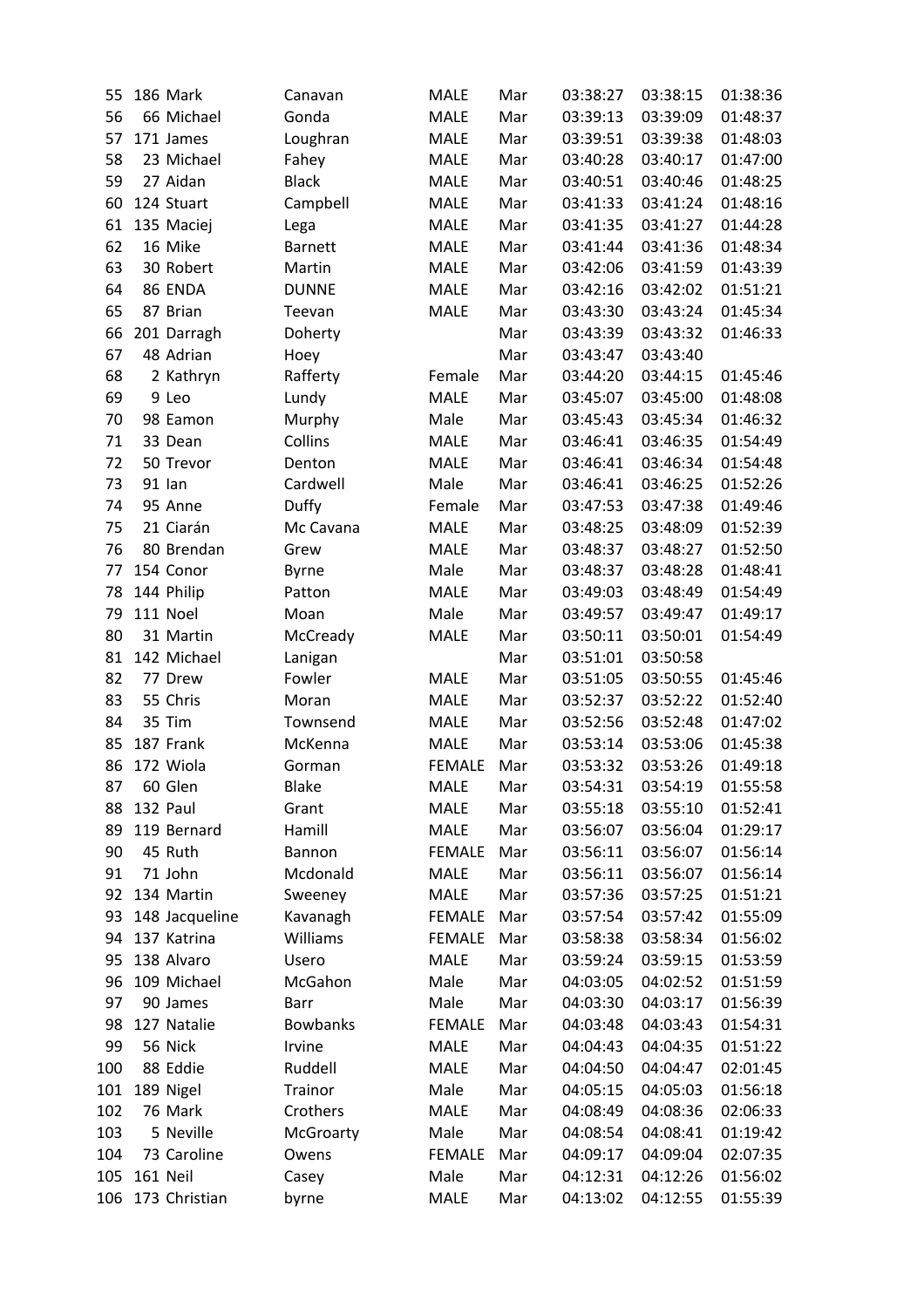| 107 |           | 170 EUGENE      | Winters        | <b>MALE</b>   | Mar | 04:13:54 | 04:13:47 | 01:56:28 |
|-----|-----------|-----------------|----------------|---------------|-----|----------|----------|----------|
| 108 |           | 17 Michael      | O'Donoghue     | <b>MALE</b>   | Mar | 04:14:37 | 04:14:22 | 02:07:35 |
| 109 |           | 180 Larry       | Maguire        | MALE          | Mar | 04:15:51 | 04:15:44 | 02:09:33 |
| 110 |           | 183 Stephen     | Fay            | <b>MALE</b>   | Mar | 04:15:51 | 04:15:44 | 02:08:29 |
| 111 |           | 117 Pauline     | Love           | Male          | Mar | 04:16:10 | 04:15:59 | 01:57:29 |
| 112 |           | 155 Gene        | Fallon         | Male          | Mar | 04:16:24 | 04:16:12 | 02:10:30 |
| 113 |           | 13 Aoibeann     | Walsh          | <b>FEMALE</b> | Mar | 04:16:35 | 04:16:24 | 01:52:35 |
| 114 |           | 81 Nichola      | Henderson      | <b>FEMALE</b> | Mar | 04:16:50 | 04:16:46 | 01:59:07 |
| 115 |           | 18 Eithne       | Murphy         | <b>FEMALE</b> | Mar | 04:18:50 | 04:18:37 | 02:10:47 |
| 116 |           | 41 James        | Ruddell        | <b>MALE</b>   | Mar | 04:22:09 | 04:22:07 | 01:54:48 |
| 117 |           | 181 Steven      | McGeown        | MALE          | Mar | 04:22:28 | 04:22:22 | 02:08:29 |
| 118 |           | 43 Matthew      | Nicholson      | <b>MALE</b>   | Mar | 04:23:11 | 04:23:05 | 01:51:28 |
| 119 |           | 128 Clive       | Nesbitt        | <b>MALE</b>   | Mar | 04:23:19 | 04:23:13 | 01:49:19 |
| 120 | $162$ Joy |                 | Bowman         | Female        | Mar | 04:27:33 | 04:27:23 | 01:59:00 |
| 121 |           | 92 Peter        | McDonnell      | Male          | Mar | 04:28:13 | 04:28:01 | 01:56:18 |
| 122 |           | 177 Sean        | Cunningham     | MALE          | Mar | 04:28:13 | 04:27:59 | 01:56:15 |
| 123 |           | 34 Maighread    | Ryan           | <b>FEMALE</b> | Mar | 04:28:32 | 04:28:20 | 02:05:21 |
| 124 |           | 145 Christopher | Patterson      | MALE          | Mar | 04:30:03 | 04:30:01 | 01:55:35 |
| 125 |           | 62 Claire       | King           | <b>FEMALE</b> | Mar | 04:30:34 | 04:30:23 | 02:02:24 |
| 126 |           | 93 Hugh         | Harrison       | Male          | Mar | 04:30:42 | 04:30:28 | 02:05:48 |
| 127 |           | 64 Istvan       | Darazsi        | <b>MALE</b>   | Mar | 04:33:49 | 04:33:43 | 01:58:47 |
| 128 |           | 42 james        | campbell       | MALE          | Mar | 04:34:46 | 04:34:35 | 02:03:34 |
| 129 |           | 202 Maureen     | Su             |               | Mar | 04:36:16 | 04:36:07 | 02:15:22 |
| 130 |           | 167 David       | <b>Brady</b>   | <b>MALE</b>   | Mar | 04:37:05 | 04:36:59 | 02:07:57 |
| 131 |           | 14 seamus       | dornan         | <b>MALE</b>   | Mar | 04:38:21 | 04:38:16 | 01:52:02 |
| 132 |           | 32 Alastair     | Riddell        | <b>MALE</b>   | Mar | 04:38:21 | 04:38:16 | 02:04:32 |
| 133 |           | 70 Brenda       | Miere          | <b>FEMALE</b> | Mar | 04:38:21 | 04:38:15 | 01:52:01 |
| 134 |           | 175 Iryna       | Kennedy        | <b>FEMALE</b> | Mar | 04:39:47 | 04:39:35 | 02:15:42 |
| 135 |           | 25 GRAHAM       | GOSS           | <b>MALE</b>   | Mar | 04:40:36 | 04:40:28 | 02:05:25 |
| 136 |           | 176 Micheal     | Dillon         | <b>MALE</b>   | Mar | 04:40:40 | 04:40:31 | 02:05:27 |
| 137 |           | 101 Declan      | Donnelly       | Male          | Mar | 04:41:34 | 04:41:26 | 01:53:37 |
| 138 |           | 10 Collette     | O'Hagan        | <b>FEMALE</b> | Mar | 04:45:34 | 04:45:27 | 01:52:03 |
| 139 |           | 126 Gerard      | Fay            | <b>MALE</b>   | Mar | 04:47:20 | 04:47:11 | 02:16:38 |
| 140 |           | 163 Diane       | Woods          | Female        | Mar | 04:47:26 | 04:47:21 | 02:11:37 |
| 141 |           | 147 Jarlath     | Tunney         | <b>MALE</b>   | Mar | 04:47:48 | 04:47:35 | 02:10:38 |
| 142 |           | 156 Damien      | Maguire        | Male          | Mar | 04:48:06 | 04:47:58 | 01:54:57 |
| 143 |           | 197 Kathleen    | Cheshire       | <b>FEMALE</b> | Mar | 04:48:20 | 04:48:16 | 02:18:18 |
| 144 |           | 40 David        | Ruddell        | <b>MALE</b>   | Mar | 04:49:25 | 04:49:22 | 02:01:47 |
| 145 |           | 112 Hugh        | Carolan        | Male          | Mar | 04:50:13 | 04:50:05 | 01:55:26 |
| 146 |           | 179 Tracy       | Grant          | <b>FEMALE</b> | Mar | 04:52:33 | 04:52:19 | 02:10:09 |
| 147 |           | 107 Claire      | Harris         | Female        | Mar | 04:52:34 | 04:52:20 | 02:10:08 |
| 148 |           | 185 Michael     | Smith          | <b>MALE</b>   | Mar | 04:53:06 | 04:52:55 | 02:10:13 |
| 149 |           | 150 Niamh       | McDermott      | Female        | Mar | 05:05:51 | 05:05:40 | 01:57:00 |
| 150 |           | 96 Matthew      | O'Hare         | Male          | Mar | 05:06:38 | 05:06:29 | 02:12:02 |
| 151 |           | 97 Andrew       | Johnston       | Male          | Mar | 05:14:22 | 05:14:07 | 02:16:59 |
| 152 |           | 39 Philip       | Mcavoy         | <b>MALE</b>   | Mar | 05:15:43 | 05:15:32 | 02:24:37 |
| 153 |           | 68 Philip       | Anderson       | MALE          | Mar | 05:17:22 | 05:17:06 | 02:34:28 |
| 154 |           | 69 Nuala        | Grogan         | <b>FEMALE</b> | Mar | 05:17:22 | 05:17:05 | 02:34:27 |
| 155 |           | 174 Sorcha      | Nic Giolla Rua | <b>FEMALE</b> | Mar | 05:17:32 | 05:17:25 | 02:30:38 |
| 156 |           | 102 Elaine      | McAnulty       | Female        | Mar | 05:22:12 | 05:22:08 | 02:34:52 |
| 157 |           | 136 Thomas      | Stafford       | MALE          | Mar | 05:27:32 | 05:27:28 | 02:41:41 |
| 158 |           | 7 David         | Moles          | <b>MALE</b>   | Mar | 05:27:41 | 05:27:26 | 02:34:15 |
|     |           |                 |                |               |     |          |          |          |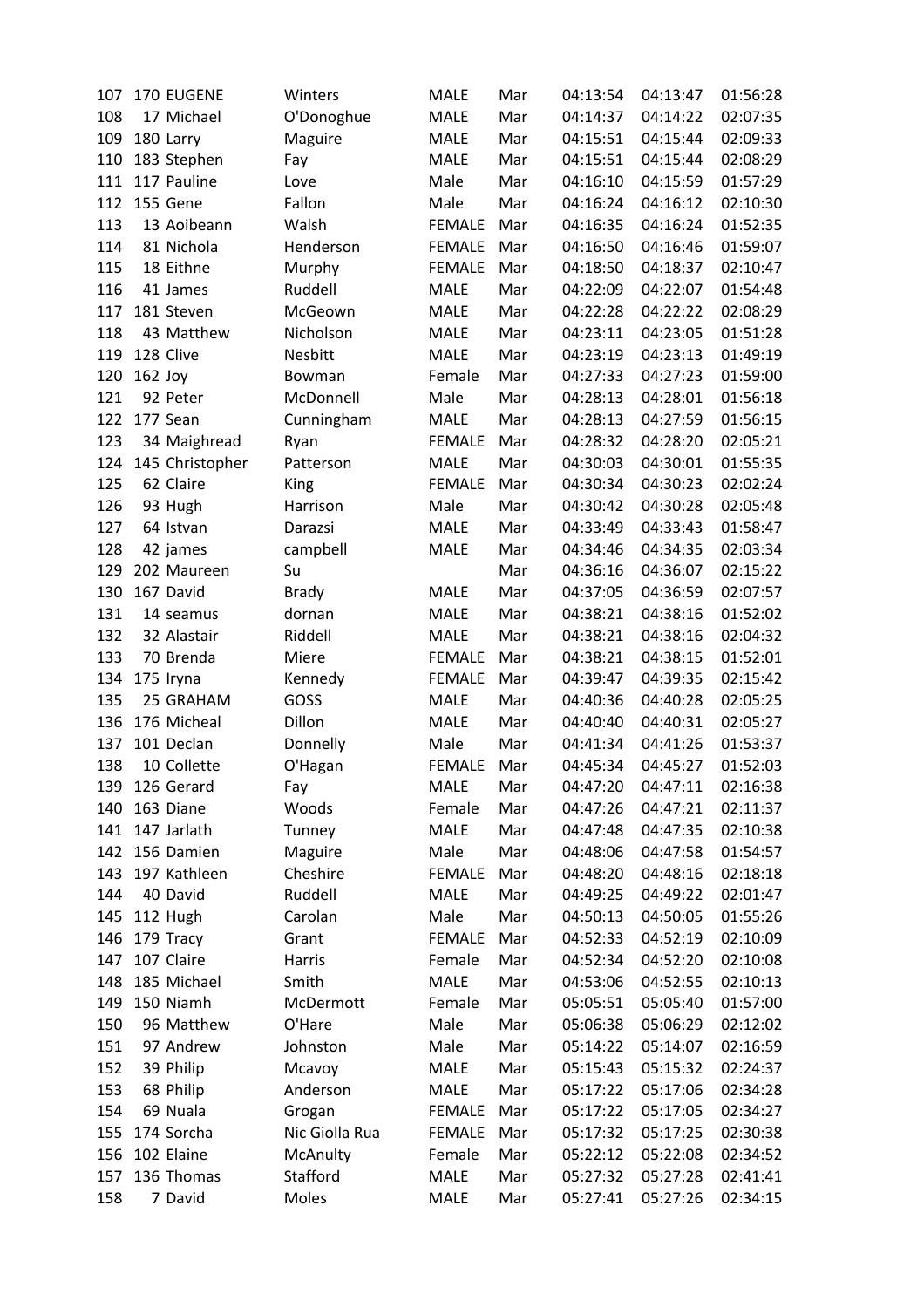| 159            | 190 Francis    | <b>Brown</b>     | <b>MALE</b>   | Mar  | 05:32:43 | 05:32:29 | 02:30:55 |
|----------------|----------------|------------------|---------------|------|----------|----------|----------|
| 160            | 103 Thomas     | Behan            | Male          | Mar  | 05:33:27 | 05:33:20 | 02:13:05 |
|                | 161 104 Martin | Flanagan         | Male          | Mar  | 05:33:27 | 05:33:20 | 02:13:03 |
|                | 162 105 Tommy  | Jordan           | Male          | Mar  | 05:33:28 | 05:33:20 |          |
|                | 163 106 Marie  | McAndrew         | Female        | Mar  | 05:33:58 | 05:33:43 | 02:37:17 |
|                |                |                  |               |      |          |          |          |
| $\mathbf{1}$   | 14 Emma        | <b>Bratton</b>   | <b>FEMALE</b> | Walk | 02:29:58 |          |          |
| $\overline{2}$ | 1 Declan       | Larkin           | Male          | Walk | 02:29:59 |          |          |
| 3              | 2 Gerard       | Harte            | Male          | Walk | 02:31:36 |          |          |
| 4              | 24 Vincent     | Doherty          | Male          | Walk | 02:31:36 |          |          |
| 5              | 16 Cathy       | Crilly           | FEMALE        | Walk | 02:32:03 |          |          |
| 6              | 17 Richard     | Rogers           | <b>MALE</b>   | Walk | 02:32:04 |          |          |
| $\overline{7}$ | 23 Louise      | <b>Bagnall</b>   | FEMALE        | Walk | 02:33:40 |          |          |
| 8              | 30 Claire      | Hassan           | FEMALE        | Walk | 02:44:46 |          |          |
| 9              | 31 Catherine   | Henry            | FEMALE        | Walk | 02:44:46 |          |          |
| 10             | 22 Ann         | Rocks            | FEMALE        | Walk | 02:47:40 |          |          |
| 11             | 13 Marius      | McHugh           | MALE          | Walk | 02:55:11 |          |          |
| 12             | 9 Joan         | <b>McGuiness</b> | <b>FEMALE</b> | Walk | 02:55:17 |          |          |
| 13             | 10 Noelle      | Davey            | FEMALE        | Walk | 02:55:17 |          |          |
| 14             | 8 Olivia       | McStay           | FEMALE        | Walk | 02:56:31 |          |          |
| 15             | 6 Colleen      | Murney           | FEMALE        | Walk | 02:56:32 |          |          |
| 16             | 7 Donna        | McConnell        | <b>FEMALE</b> | Walk | 02:56:32 |          |          |
| 17             | 26 Kevin       | Kelly            | Male          | Walk | 03:02:36 |          |          |
| 18             | 29 Thomas      | Carlin           | Male          | Walk | 03:04:40 |          |          |
| 19             | 20 Michelle    | Casey            | FEMALE        | Walk | 03:08:07 |          |          |
| 20             | 21 Fiona       | McKeown          | FEMALE        | Walk | 03:08:30 |          |          |
| 21             | 19 Leanne      | Fitzpatrick      | FEMALE        | Walk | 03:08:53 |          |          |
| 22             | 11 Roisin      | McKernan         | FEMALE        | Walk | 03:09:54 |          |          |
| 23             | 12 Colleen     | O'Hare           | FEMALE        | Walk |          |          |          |
|                | 25 Martin      | Poland           | <b>MALE</b>   | Walk | 03:09:54 |          |          |
| 24             |                |                  |               |      | 03:10:45 |          |          |
| 25             | 27 Mary        | Kelly            | FEMALE        | Walk | 03:19:40 |          |          |
| 26             | 28 Mary        | McNally          | FEMALE Walk   |      | 03:19:40 |          |          |
|                | 1 125 Paddy    | Hamilton         | <b>MALE</b>   | 10km | 00:31:51 | 00:31:51 |          |
| 2              | 100 Brian      | Mc Cluskey       | <b>MALE</b>   | 10km | 00:32:24 | 00:32:24 |          |
| 3              | 95 Dermot      | Mathers          | <b>MALE</b>   | 10km | 00:33:57 | 00:33:57 |          |
| 4              | 185 Kent       | Swann            |               | 10km | 00:35:47 | 00:35:47 |          |
| 5              | 115 Simon      | Murray           | <b>MALE</b>   | 10km | 00:36:40 | 00:36:40 |          |
| 6              | 98 Jonny       | Gregg            | <b>MALE</b>   | 10km | 00:38:02 | 00:38:00 |          |
| $\overline{7}$ | 54 Brendan     | Heaney           | Male          | 10km | 00:38:05 | 00:38:03 |          |
| 8              | 57 Andrew      | McIntyre         | <b>MALE</b>   | 10km | 00:38:26 | 00:38:24 |          |
| 9              | 32 Naoise      | McLoughlin       | <b>MALE</b>   | 10km | 00:39:00 | 00:38:58 |          |
| 10             | 172 Andrew     | McKee            | <b>MALE</b>   | 10km | 00:39:08 | 00:39:06 |          |
| 11             | 130 Shane      | Keenan           | <b>MALE</b>   | 10km | 00:39:18 | 00:39:14 |          |
| 12             | 183 Brendan    | Park             |               | 10km | 00:39:46 | 00:39:45 |          |
| 13             | 171 Mark       | McGivern         | <b>MALE</b>   | 10km | 00:39:53 | 00:39:51 |          |
| 14             | 89 John        | McCaffrey        | <b>MALE</b>   | 10km | 00:40:01 | 00:39:59 |          |
| 15             | 66 Patrick     | C Treanor        | <b>MALE</b>   | 10km | 00:40:16 | 00:40:12 |          |
| 16             | 137 Chris      | Downey           | <b>MALE</b>   | 10km | 00:40:34 | 00:40:32 |          |
| 17             | 78 Paul        | McKeown          | <b>MALE</b>   | 10km | 00:40:41 | 00:40:32 |          |
| 18             | 73 Dominic     | McCann           | <b>MALE</b>   | 10km | 00:41:01 | 00:40:46 |          |
| 19             | 178 Stephen    | Murphy           | MALE          | 10km | 00:41:02 | 00:40:59 |          |
|                |                |                  |               |      |          |          |          |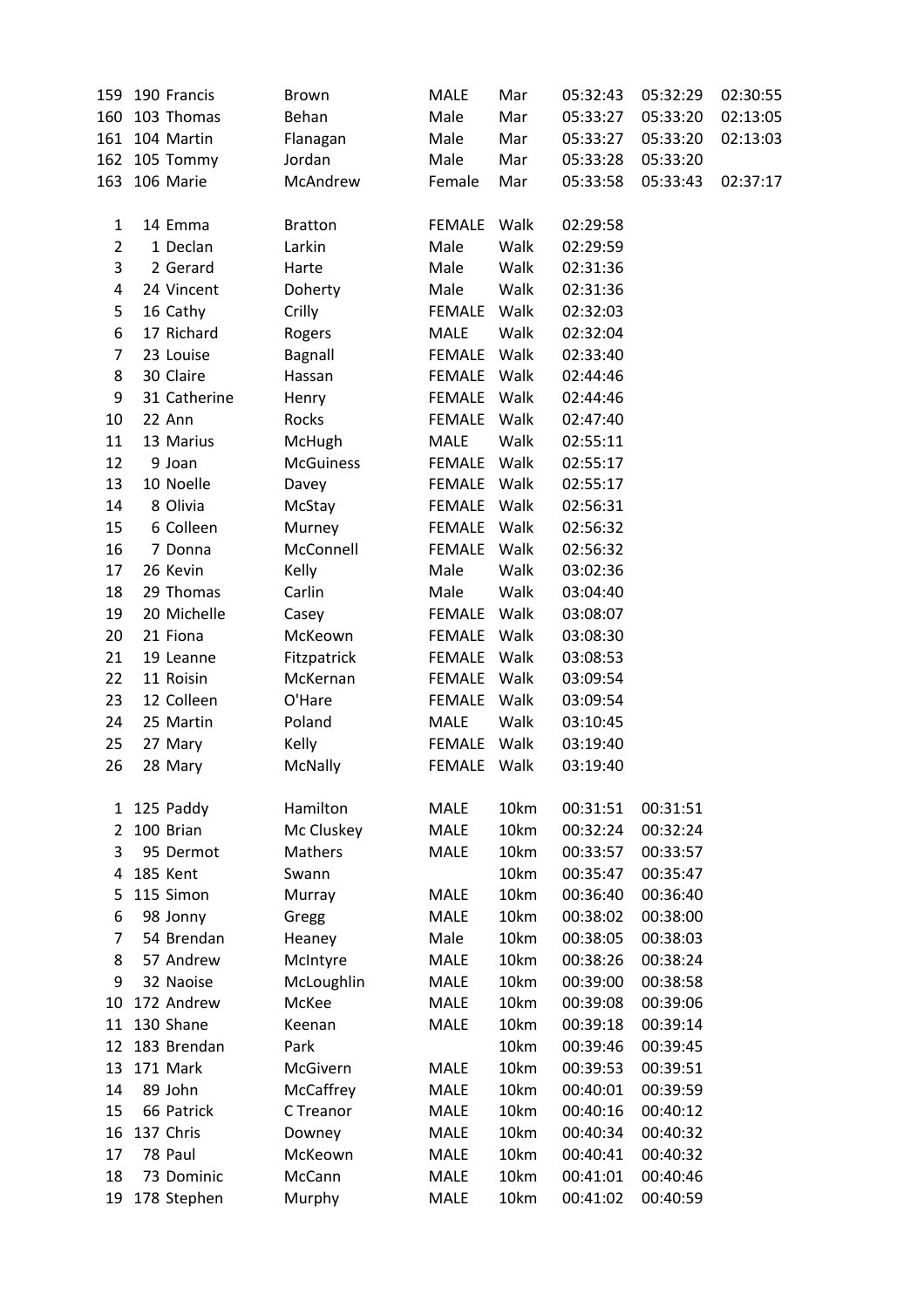| 20 | 135 Gerard        | McKeown          | <b>MALE</b>   | 10km         | 00:41:37 | 00:41:22 |
|----|-------------------|------------------|---------------|--------------|----------|----------|
| 22 | 42 Gary           | Watton           | <b>MALE</b>   | 10km         | 00:42:30 | 00:42:27 |
| 21 | 15 Jacqueline     | Craig            | <b>FEMALE</b> | 10km         | 00:42:30 | 00:42:28 |
| 23 | 103 Cathy         | Rice             | <b>FEMALE</b> | 10km         | 00:43:02 | 00:42:58 |
| 24 | 166 Liosa         | McKeown          | <b>FEMALE</b> | 10km         | 00:43:10 | 00:43:07 |
| 25 | 34 Peter          | Young            | <b>MALE</b>   | 10km         | 00:43:33 | 00:43:29 |
| 26 | 160 Niall         | Hassan           | <b>MALE</b>   | 10km         | 00:43:41 | 00:43:38 |
| 27 | 22 Stephen        | Mullen           | <b>MALE</b>   | 10km         | 00:43:48 | 00:43:36 |
| 28 | 136 David         | Moan             | <b>MALE</b>   | 10km         | 00:43:56 | 00:43:52 |
| 29 | 138 Rory          | Mcparland        | <b>MALE</b>   | 10km         | 00:44:05 | 00:44:02 |
| 30 | 168 Lawerence     | Malone           | <b>MALE</b>   | 10km         | 00:44:06 | 00:44:03 |
| 31 | 70 Eimear         | McCracken        | <b>FEMALE</b> | 10km         | 00:44:10 | 00:44:06 |
| 32 | 149 Mairead       | <b>Hughes</b>    | <b>FEMALE</b> | 10km         | 00:44:10 | 00:44:06 |
| 33 | 45 Patrick        | Gorey            | Male          | 10km         | 00:44:42 | 00:44:37 |
| 34 | 99 Niall          | King             | <b>MALE</b>   | 10km         | 00:45:18 | 00:45:05 |
| 35 | 181 Eugene        | <b>McCrink</b>   | <b>MALE</b>   | 10km         | 00:45:38 | 00:45:32 |
| 36 | 61 Paul           | Dullaghan        | <b>MALE</b>   | 10km         | 00:45:53 | 00:45:50 |
| 37 | 31 Micky          | McVeigh          | <b>MALE</b>   | 10km         | 00:46:02 | 00:45:58 |
| 38 | 179 Laura         | English          | <b>FEMALE</b> | 10km         | 00:46:44 | 00:46:41 |
| 39 | <b>6 LORRAINE</b> | <b>Broderick</b> | <b>FEMALE</b> | 10km         | 00:46:53 | 00:46:45 |
| 40 | 94 Fiona          | Mc Court         | <b>FEMALE</b> | 10km         | 00:47:02 | 00:46:59 |
| 41 | 87 Peter          |                  | <b>MALE</b>   | 10km         |          | 00:47:08 |
|    | 52 Brian          | McElroy          |               | 10km         | 00:47:16 | 00:47:26 |
| 42 |                   | McAvoy           | Male          |              | 00:47:32 |          |
| 43 | 119 Andrea        | Armstrong        | <b>FEMALE</b> | 10km<br>10km | 00:47:36 | 00:47:29 |
| 44 | 85 Paul           | Moore            | <b>MALE</b>   |              | 00:47:39 | 00:47:30 |
| 45 | 72 Peter          | Mullen           | <b>MALE</b>   | 10km         | 00:47:50 | 00:47:39 |
| 46 | 161 Catherine     | Patterson        | <b>FEMALE</b> | 10km         | 00:47:52 | 00:47:47 |
| 47 | 165 Paul          | Fallon           | <b>MALE</b>   | 10km         | 00:48:02 | 00:47:57 |
| 48 | 134 Steve         | Purcell          | <b>MALE</b>   | 10km         | 00:48:03 | 00:47:53 |
| 51 | 140 Dympna        | Magee            | <b>FEMALE</b> | 10km         | 00:48:28 | 00:48:16 |
| 49 | 16 Kevin          | Sands            | <b>MALE</b>   | 10km         | 00:48:28 | 00:48:22 |
| 50 | 60 Fergal         | McKeown          | <b>MALE</b>   | 10km         | 00:48:28 | 00:48:23 |
| 52 | 123 Seana         | Mulvaney         | <b>FEMALE</b> | 10km         | 00:48:48 | 00:48:43 |
| 53 | 108 Philip        | Patterson        | <b>MALE</b>   | 10km         | 00:49:18 | 00:49:08 |
| 54 | 65 Irene          | Downey           | <b>FEMALE</b> | 10km         | 00:49:26 | 00:49:20 |
| 55 | 91 Emma           | Cowan            | <b>FEMALE</b> | 10km         | 00:49:32 | 00:49:20 |
| 56 | 126 Declan        | Quinn            | <b>MALE</b>   | 10km         | 00:49:35 | 00:49:30 |
| 57 | 167 Colin         | McGovern         | <b>MALE</b>   | 10km         | 00:49:48 | 00:49:45 |
| 58 | 141 Patrick       | Kelly            | <b>MALE</b>   | 10km         | 00:49:56 | 00:49:51 |
| 59 | 114 Kristin       | Jameson          |               | 10km         | 00:50:22 | 00:50:14 |
| 60 | 30 Diane          | Cordner          | <b>FEMALE</b> | 10km         | 00:50:56 | 00:50:49 |
| 61 | 109 Sean          | Waters           | <b>MALE</b>   | 10km         | 00:51:13 | 00:51:03 |
| 62 | 96 Christyn       | Gaa              | <b>FEMALE</b> | 10km         | 00:51:15 | 00:51:02 |
| 63 | 39 Michael        | Grant            | <b>MALE</b>   | 10km         | 00:51:39 | 00:51:34 |
| 64 | 158 Stephen       | Murney           | <b>MALE</b>   | 10km         | 00:51:41 | 00:51:32 |
| 65 | 21 Aisling        | Daly             | <b>FEMALE</b> | 10km         | 00:51:44 | 00:51:32 |
| 66 | 69 Peter          | Tavey            | <b>MALE</b>   | 10km         | 00:52:05 | 00:52:01 |
| 67 | 118 Ashling       | Ward             | <b>FEMALE</b> | 10km         | 00:52:08 | 00:52:02 |
| 68 | 28 Conor          | McCracken        | <b>MALE</b>   | 10km         | 00:52:09 | 00:52:00 |
| 69 | 127 Sinead        | Young            | <b>FEMALE</b> | 10km         | 00:52:17 | 00:52:06 |
| 70 | 124 Brigine       | Morgan           | <b>FEMALE</b> | 10km         | 00:52:26 | 00:52:21 |
| 71 | 131 Colin         | O'Connor         | <b>MALE</b>   | 10km         | 00:52:31 | 00:52:25 |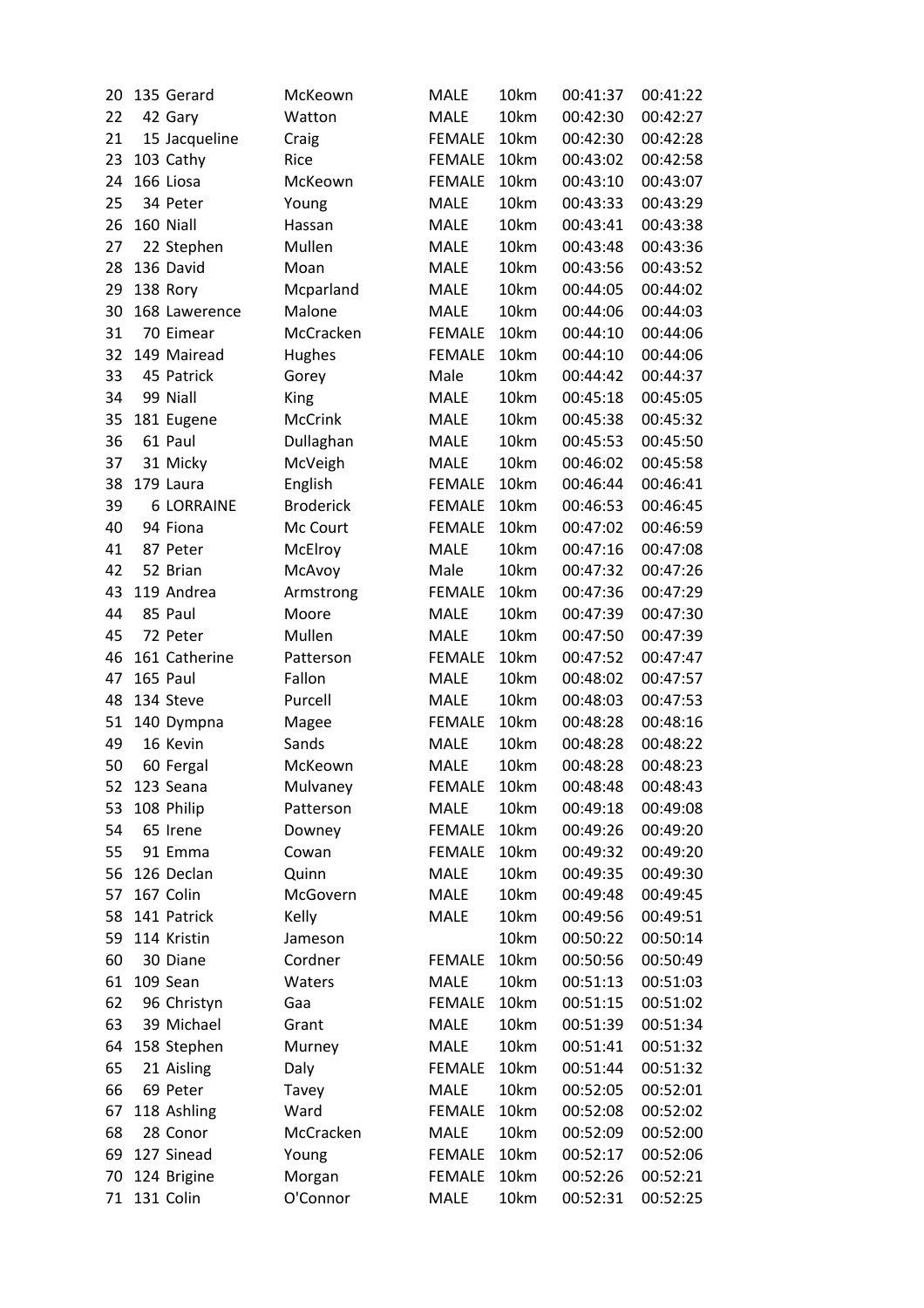| 72       |        | 156 Patrick   | McNeice                | <b>MALE</b>   | 10km         | 00:52:35             | 00:52:22 |
|----------|--------|---------------|------------------------|---------------|--------------|----------------------|----------|
| 74       |        | 176 Claire    | <b>McKevitt</b>        | <b>FEMALE</b> | 10km         | 00:52:36             | 00:52:27 |
| 73       |        | 10 Rebecca    | Fitzgerald             | <b>FEMALE</b> | 10km         | 00:52:36             | 00:52:29 |
| 75       |        | 110 Niamh     | Mooney                 | <b>FEMALE</b> | 10km         | 00:52:40             | 00:52:29 |
| 76       | 164 JP |               | Malone                 | <b>MALE</b>   | 10km         | 00:52:43             | 00:52:30 |
| 77       |        | 105 Sean      | <b>Brady</b>           | <b>MALE</b>   | 10km         | 00:52:48             | 00:52:40 |
| 78       |        | 169 Anthony   | McKeown                | <b>MALE</b>   | 10km         | 00:52:53             | 00:52:48 |
| 79       |        | 17 dympna     | tumilty                | <b>FEMALE</b> | 10km         | 00:53:10             | 00:53:00 |
| 80       |        | 53 Sinead     | Gorman                 | <b>FEMALE</b> | 10km         | 00:53:15             | 00:53:13 |
| 81       |        | 58 Janine     | Ramsey                 | <b>FEMALE</b> | 10km         | 00:53:16             | 00:53:07 |
| 82       |        | 159 SINEAD    | <b>REEL</b>            | <b>FEMALE</b> | 10km         | 00:53:30             | 00:53:25 |
| 83       |        | 122 Dympna    | Keenan                 | <b>FEMALE</b> | 10km         | 00:54:07             | 00:53:52 |
| 84       |        | 4 Christopher | Conlon                 | <b>MALE</b>   | 10km         | 00:54:09             | 00:54:00 |
| 85       |        | 76 Nicola     | O'Gorman               | <b>FEMALE</b> | 10km         | 00:54:09             | 00:54:03 |
| 86       |        | 77 Jennifer   | Devine                 | <b>FEMALE</b> | 10km         | 00:54:09             | 00:54:03 |
| 87       |        | 46 Jennifer   | Duffy                  | <b>FEMALE</b> | 10km         | 00:54:32             | 00:54:27 |
| 88       |        | 12 Andrew     | Hanna                  | <b>MALE</b>   | 10km         | 00:54:50             | 00:54:40 |
| 89       |        | 14 Faye       | Sergeanr               | <b>FEMALE</b> | 10km         | 00:54:57             | 00:54:47 |
| 90       |        | 146 Barbara   | Dodds                  | <b>FEMALE</b> | 10km         | 00:54:58             | 00:54:52 |
| 91       |        | 163 Alan      | <b>Brown</b>           | <b>MALE</b>   | 10km         | 00:55:01             | 00:54:58 |
| 92       |        | 162 Gillian   | Abraham                | <b>FEMALE</b> | 10km         | 00:55:02             | 00:54:59 |
| 94       |        | 102 Aidan     |                        | Male          | 10km         | 00:55:07             | 00:54:57 |
| 93       |        | 101 Jolene    | Campbell               |               |              |                      |          |
|          |        |               | Campbell               | <b>FEMALE</b> | 10km<br>10km | 00:55:07<br>00:55:11 | 00:54:58 |
| 95<br>96 |        | 33 Jacqui     | Mcloughlin<br>Hoettels | <b>FEMALE</b> | 10km         |                      | 00:55:06 |
|          |        | 97 Elizabeth  |                        | <b>FEMALE</b> | 10km         | 00:55:26             | 00:55:13 |
| 97       |        | 152 Fiona     | <b>Brady</b>           | <b>FEMALE</b> |              | 00:55:26             | 00:55:20 |
| 98       |        | 36 Shirley    | Telford                | <b>FEMALE</b> | 10km         | 00:55:31             | 00:55:16 |
| 99       |        | 93 Damien     | Walls                  | Male          | 10km         | 00:55:59             | 00:55:47 |
| 100      |        | 153 Briege    | Craven                 | <b>FEMALE</b> | 10km         | 00:56:10             | 00:56:03 |
| 101      |        | 20 Clare      | Dougan                 | <b>FEMALE</b> | 10km         | 00:56:28             | 00:56:18 |
| 102      |        | 120 Cathal    | Dougan                 | <b>MALE</b>   | 10km         | 00:56:28             | 00:56:19 |
| 103      |        | 38 Louise     | Ohare                  | <b>FEMALE</b> | 10km         | 00:56:35             | 00:56:29 |
| 104      |        | 49 Pauline    | McKevitt               | <b>FEMALE</b> | 10km         | 00:56:38             | 00:56:25 |
| 105      |        | 27 Nuala      | Collins                | <b>FEMALE</b> | 10km         | 00:56:53             | 00:56:39 |
| 106      |        | 173 Pauline   | Sheehan                | <b>FEMALE</b> | 10km         | 00:57:06             | 00:56:58 |
| 107      |        | 133 Catherine | O'Connor               | <b>FEMALE</b> | 10km         | 00:57:27             | 00:57:20 |
| 109      |        | 83 Danielle   | McKeown                | <b>FEMALE</b> | 10km         | 00:58:06             | 00:57:57 |
| 108      |        | 56 Lisa       | Holmes                 | <b>FEMALE</b> | 10km         | 00:58:06             | 00:57:58 |
| 110      |        | 55 Doreen     | McKeown                | Female        | 10km         | 00:58:08             | 00:58:00 |
| 111      |        | 40 Ciara      | Magee                  | <b>FEMALE</b> | 10km         | 00:58:13             | 00:58:01 |
| 112      |        | 139 Jolene    | Feenan                 | <b>FEMALE</b> | 10km         | 00:58:14             | 00:58:02 |
| 113      |        | 82 Marita     | <b>Higgins</b>         | <b>FEMALE</b> | 10km         | 00:58:15             | 00:58:08 |
| 114      |        | 67 Adele      | McAteer                | <b>FEMALE</b> | 10km         | 00:58:27             | 00:58:21 |
| 115      |        | 117 Shane     | McGivern               | MALE          | 10km         | 00:58:28             | 00:58:18 |
| 116      |        | 106 Jade      | McConville             | <b>FEMALE</b> | 10km         | 00:58:40             | 00:58:32 |
| 117      |        | 43 Michelle   | Mcparland              | <b>FEMALE</b> | 10km         | 00:58:41             | 00:58:34 |
| 118      |        | 180 Mary      | Cheshire               | <b>FEMALE</b> | 10km         | 00:58:43             | 00:58:33 |
| 119      |        | 44 Tracey     | Finnegan               | <b>FEMALE</b> | 10km         | 00:59:01             | 00:58:54 |
| 120      |        | 155 Sonia     | McNeice                | <b>FEMALE</b> | 10km         | 00:59:25             | 00:59:11 |
| 121      |        | 35 Cathrina   | Kielty                 | <b>FEMALE</b> | 10km         | 00:59:31             | 00:59:19 |
| 122      |        | 184 Aidan     | Carroll                |               | 10km         | 00:59:35             | 00:59:25 |
| 123      |        | 19 Sharon     | Keenan                 | <b>FEMALE</b> | 10km         | 00:59:42             | 00:59:34 |